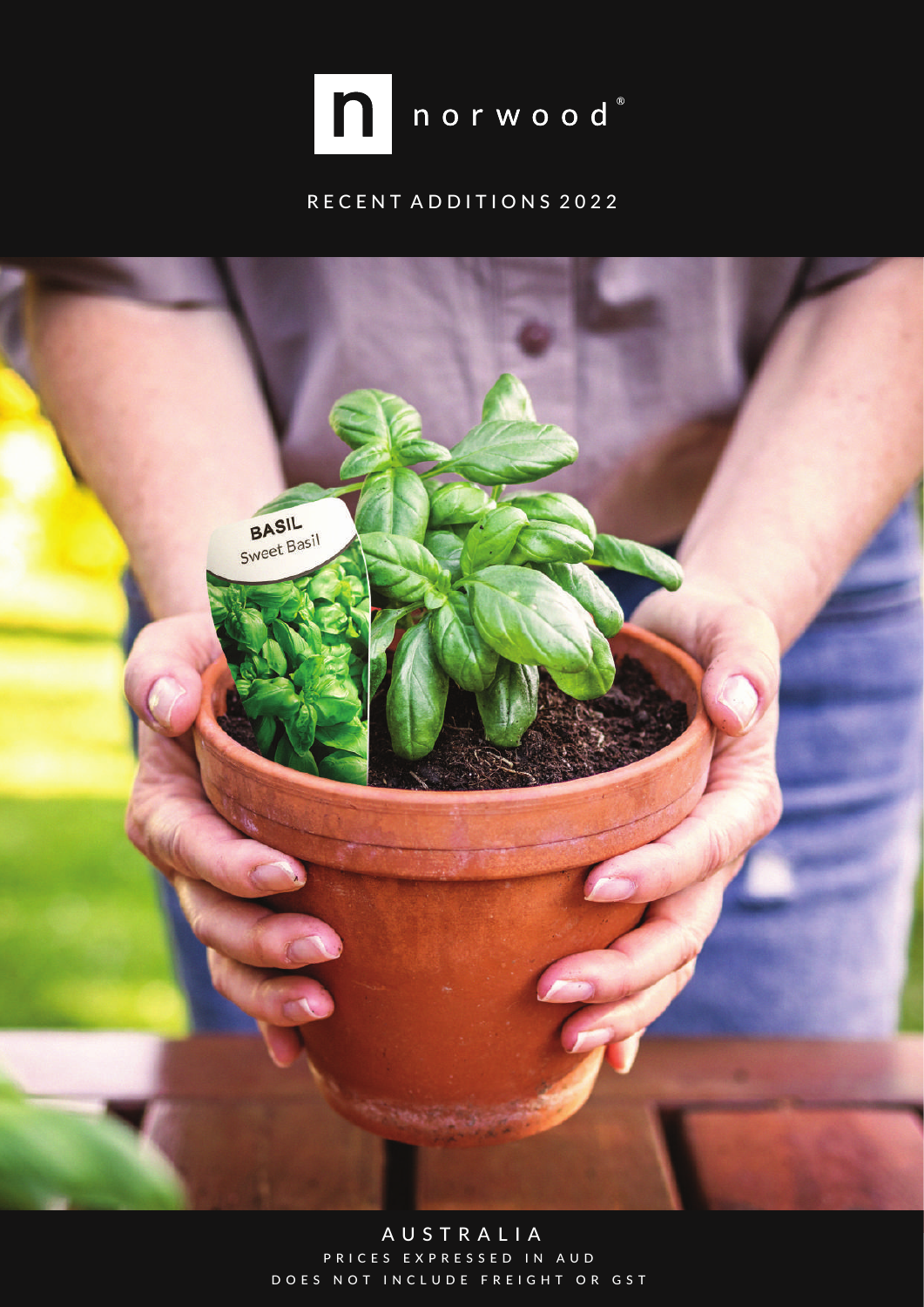| <b>NORWOOD PICTORIAL</b>                                    |          |                     |                 |                    | <b>Product Code</b> |                |         |                    |              |          |
|-------------------------------------------------------------|----------|---------------------|-----------------|--------------------|---------------------|----------------|---------|--------------------|--------------|----------|
| <b>RECENT ADDITIONS LIST</b>                                |          | Push-In             |                 |                    | Tie-On              |                |         | Promotional        |              |          |
|                                                             | Tiny Tag | Standard<br>Push-in | Maxi<br>Push-In | Standard<br>Tie-On | Premium<br>Tie-On   | Maxi<br>Tie-On | Norwood | Royalty            | $\mathsf{R}$ |          |
| <b>ABELIA</b>                                               |          |                     |                 |                    |                     |                |         |                    |              |          |
| <b>LUCKY LOTS</b>                                           |          |                     |                 |                    |                     |                |         | 51-7466            | $\mathsf{R}$ |          |
| MAGIC DAYDREAM                                              |          |                     |                 |                    |                     |                |         | 51-7467            | R            |          |
| X GRANDIFLORA KALEIDOSCOPE                                  |          |                     |                 |                    |                     |                |         | 31-0909            | $\mathsf{R}$ |          |
| <b>ACACIA</b>                                               |          |                     |                 |                    |                     |                |         |                    |              |          |
| <b>COGNATA BOWER BEAUTY</b>                                 |          |                     |                 |                    |                     |                |         | 51-7313            | $\mathsf{R}$ |          |
| <b>COGNATA FETTUCCINI</b>                                   |          |                     |                 |                    |                     |                |         | 51-7314            | R            |          |
| <b>COGNATA LIMELIGHT</b><br><b>ACMENA</b>                   |          |                     |                 |                    |                     |                |         | 31-0858            | $\mathsf{R}$ |          |
| SMITHII URBAN SCREEN                                        |          |                     |                 |                    |                     |                |         | 51-7194            |              |          |
| <b>ACTINIDIA - See Kiwifruit</b>                            |          |                     |                 |                    |                     |                |         |                    |              |          |
| <b>KIWIBERRY</b>                                            |          |                     |                 |                    |                     |                |         | 51-7185            |              |          |
| <b>ADENANTHOS</b>                                           |          |                     |                 |                    |                     |                |         |                    |              |          |
| <b>SERICEUS PLATINUM</b>                                    |          |                     |                 |                    |                     |                |         | 31-0874            | $\mathsf{R}$ |          |
| <b>AEONIUM</b>                                              |          |                     |                 |                    |                     |                |         |                    |              |          |
| <b>BRONZE METAL</b>                                         |          |                     |                 |                    |                     |                |         | 51-7285            |              |          |
| <b>STARBURST</b><br><b>SUNBURST</b>                         |          |                     |                 |                    |                     |                |         | 51-7284<br>51-7283 |              |          |
| <b>AESCHYNANTHUS</b>                                        |          |                     |                 |                    |                     |                |         |                    |              |          |
| RADICANS LIPSTICK BLACK PAGODA                              |          |                     |                 |                    |                     |                |         | 51-7361            |              |          |
| <b>AGAPANTHUS</b>                                           |          |                     |                 |                    |                     |                |         |                    |              |          |
| DELFT BLUE (INSPIRATIONAL                                   |          |                     |                 |                    |                     |                |         | 51-7482            | $\mathsf{R}$ |          |
| GARDENING)                                                  |          |                     |                 |                    |                     |                |         |                    |              |          |
| <b>HYBRID BUCCANEER</b>                                     |          |                     |                 |                    |                     |                |         | 51-7411            | R            |          |
| <b>ORIENTALIS BELLA</b>                                     |          |                     |                 |                    |                     |                |         | 51-7186            | $\mathsf{R}$ |          |
| ORIENTALIS BLACK PANTHA<br>PERPETUAL PEACE                  |          |                     |                 |                    |                     |                |         | 51-7208<br>51-7448 | $\mathsf{R}$ |          |
| PRAECOX BABY PERIWINKLE                                     |          |                     |                 |                    |                     |                |         | 51-7449            | R            |          |
| PRAECOX SUBSP ORIENTALIS BABY                               |          |                     |                 |                    |                     |                |         |                    |              |          |
| <b>PETE</b>                                                 |          |                     |                 |                    |                     |                |         | 51-7316            | $\mathsf{R}$ |          |
| <b>SUGAR PLUM</b>                                           |          |                     |                 |                    |                     |                |         | 51-7521            | R            |          |
| <b>AGAVE</b>                                                |          |                     |                 |                    |                     |                |         |                    |              |          |
| (GROUP PHOTO)                                               |          | 51-7246             |                 |                    |                     |                |         | 51-7286            |              |          |
| GEMINAFLORA<br><b>ALBIZIA</b>                               |          |                     |                 |                    |                     |                |         |                    |              |          |
| <b>JULIBRISSIN CHOCOLATE FOUNTAIN</b>                       |          |                     |                 |                    |                     |                |         | 51-7183            | $\mathsf{R}$ |          |
| <b>ALOCASIA</b>                                             |          |                     |                 |                    |                     |                |         |                    |              |          |
| <b>CUPREA (NATURES DECOR)</b>                               |          |                     |                 |                    |                     |                |         | 51-7124            |              |          |
| <b>ALOE</b>                                                 |          |                     |                 |                    |                     |                |         |                    |              |          |
| <b>HYBRID HARLEQUIN</b>                                     |          |                     |                 |                    |                     |                |         | 51-7188            | $\mathsf{R}$ |          |
| HYBRID MIGHTY CORAL                                         |          |                     |                 |                    |                     |                |         | 51-7327            | R            |          |
| HYBRID NEON RIPPLE (NATURES<br><b>DECOR SUCCULENT)</b>      |          |                     |                 |                    |                     |                |         | 51-7125            |              | (        |
| HYBRID ORANGE GLOW (INSTYLE                                 |          |                     |                 |                    |                     |                |         |                    |              |          |
| SUCCULENTS)                                                 |          |                     |                 |                    |                     |                |         | 51-7198            |              |          |
| <b>HYBRID ORANGE GLOW (NATURES</b>                          |          |                     |                 |                    |                     |                |         | 51-7126            |              |          |
| <b>DECOR SUCCULENT)</b><br>NEON RIPPLE (INSTYLE SUCCULENTS) |          |                     |                 |                    |                     |                |         | 51-7197            |              |          |
| <b>PLICATILIS</b>                                           |          |                     |                 |                    |                     |                |         | 51-7282            |              |          |
| POLYPHYLLA                                                  |          |                     |                 |                    |                     |                |         | 51-7367            |              |          |
| QUICKSILVER (INSTYLE SUCCULENTS)                            |          |                     |                 |                    |                     |                |         | 51-7196            |              |          |
| QUICKSILVER (NATURES DECOR                                  |          |                     |                 |                    |                     |                |         | 51-7127            |              |          |
| SUCCULENT)                                                  |          |                     |                 |                    |                     |                |         |                    |              |          |
| SUPREME ORANGE                                              |          |                     |                 |                    |                     |                |         | 51-7565            | $\mathsf{R}$ |          |
| SUPREME SUNSET<br><b>ALTERNANTHERA</b>                      |          |                     |                 |                    |                     |                |         | 51-7566            | R            |          |
| DENTATA BRAZILIAN RED HOTS                                  |          |                     |                 |                    |                     |                |         | 51-7459            | $\mathsf{R}$ |          |
| <b>DENTATA LITTLE MAROON</b>                                |          |                     |                 |                    |                     |                |         | 51-7402            |              |          |
| DENTATA LITTLE RUBY                                         |          |                     |                 |                    |                     |                |         | 51-7238            | $\mathsf{R}$ |          |
| <b>ALYOGYNE</b>                                             |          |                     |                 |                    |                     |                |         |                    |              |          |
| HUEGELII X HAKEIFOLIA AUSSIE                                |          |                     |                 |                    |                     |                |         | 51-7403            | $\mathsf{R}$ |          |
| <b>PURPLE</b><br><b>ANEMONE</b>                             |          |                     |                 |                    |                     |                |         |                    |              | $\left($ |
| FANTASY BELLE (INSPIRATIONAL                                |          |                     |                 |                    |                     |                |         |                    |              |          |
| GARDENING)                                                  |          |                     |                 |                    |                     |                |         | 51-7289            | $\mathsf{R}$ |          |
| FANTASY CINDERELLA (INSPIRATIONAL<br>GARDENING)             |          |                     |                 |                    |                     |                |         | 51-7290            | R            |          |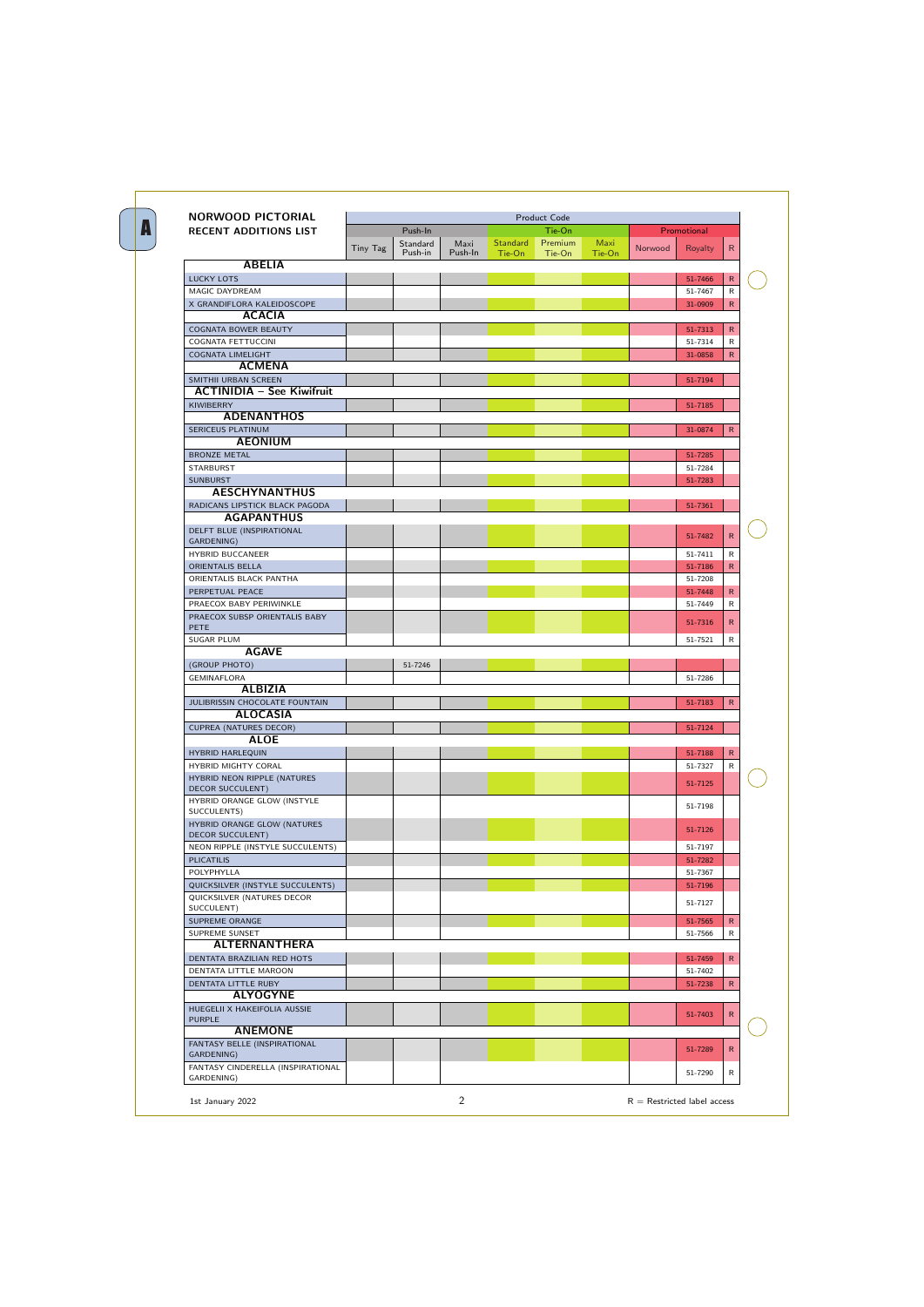| <b>NORWOOD PICTORIAL</b>                                               |          |                     |                 |                           | <b>Product Code</b> |                |         |                    |              |
|------------------------------------------------------------------------|----------|---------------------|-----------------|---------------------------|---------------------|----------------|---------|--------------------|--------------|
| <b>RECENT ADDITIONS LIST</b>                                           |          | Push-In             |                 |                           | Tie-On              |                |         | Promotional        |              |
|                                                                        | Tiny Tag | Standard<br>Push-in | Maxi<br>Push-In | <b>Standard</b><br>Tie-On | Premium<br>Tie-On   | Maxi<br>Tie-On | Norwood | Royalty            | $\mathsf{R}$ |
| FANTASY JASMINE (INSPIRATIONAL<br>GARDENING)                           |          |                     |                 |                           |                     |                |         | 51-7291            | $\mathsf{R}$ |
| FANTASY RED RIDING HOOD<br>(INSPIRATIONAL GARDENING)                   |          |                     |                 |                           |                     |                |         | 51-7292            | R            |
| HUPEHENSIS JAPONICA FALL IN LOVE<br><b>SWEETLY</b>                     |          |                     |                 |                           |                     |                |         | GV1208             |              |
| <b>ANGELONIA</b>                                                       |          |                     |                 |                           |                     |                |         |                    |              |
| ANGUSTIFOLIA ARCHANGEL CORAL<br>(NATURES DECOR)                        |          |                     |                 |                           |                     |                |         | 51-7128            |              |
| ANGUSTIFOLIA ARCHANGEL CORAL<br>(SIMPLY BEAUTIFUL)                     |          |                     |                 |                           |                     |                |         | 51-7129            | R.           |
| <b>ANIGOZANTHOS (See also</b><br>Kangaroo Paw)                         |          |                     |                 |                           |                     |                |         |                    |              |
| BUSH GEM CELEBRATIONS AUSSIE                                           |          |                     |                 |                           |                     |                |         |                    |              |
| <b>SPIRIT</b>                                                          |          |                     |                 |                           |                     |                |         | 51-7372            | $\mathsf{R}$ |
| BUSH GEM CELEBRATIONS CARNIVALE                                        |          |                     |                 |                           |                     |                |         | 51-7373            | R            |
| BUSH GEM CELEBRATIONS COCKTAIL                                         |          |                     |                 |                           |                     |                |         | 51-7374            | $\mathsf{R}$ |
| <b>BUSH GEM CELEBRATIONS FIREWORKS</b><br><b>BUSH GEM CELEBRATIONS</b> |          |                     |                 |                           |                     |                |         | 51-7375            | R            |
| MASQUERADE                                                             |          |                     |                 |                           |                     |                |         | 51-7376            | $\mathsf{R}$ |
| HYBRID EVERLASTING MEGA GOLD                                           |          |                     |                 |                           |                     |                |         | 51-7326            | $\mathsf{R}$ |
| <b>ANISODONTEA</b>                                                     |          |                     |                 |                           |                     |                |         |                    |              |
| AFRICAN ROSE DAYO                                                      |          |                     |                 |                           |                     |                |         | 31-0859            | $\mathsf{R}$ |
| AFRICAN ROSE MIREMBE                                                   |          |                     |                 |                           |                     |                |         | 31-0861            | R            |
| <b>ANTHURIUM</b>                                                       |          |                     |                 |                           |                     |                |         |                    |              |
| ANDRAEANUM ORANGE<br>HOOKERI JUNGLE FAN (NATURES                       |          |                     |                 |                           |                     |                |         | 51-7357            |              |
| DECOR)                                                                 |          |                     |                 |                           |                     |                |         | 51-7130            |              |
| HOOKERI ZIG ZAG (NATURES DECOR)                                        |          |                     |                 |                           |                     |                |         | 51-7274            |              |
| <b>PINK</b>                                                            |          |                     |                 |                           |                     |                |         | 51-7256            |              |
| <b>ARGYRANTHEMUM</b>                                                   |          |                     |                 |                           |                     |                |         |                    |              |
| ANGELIC GIANT PINK (NATURES<br>DECOR)                                  |          |                     |                 |                           |                     |                |         | 51-7276            |              |
| FRUTESCENS ANGELIC GIANT PINK<br>(SIMPLY BEAUTIFUL)                    |          |                     |                 |                           |                     |                |         | 51-7279            | R            |
| FRUTESCENS LARITA SCARLET<br>(NATURES DECOR)                           |          |                     |                 |                           |                     |                |         | 51-7131            |              |
| FRUTESCENS LARITA SCARLET<br>(SIMPLY BEAUTIFUL)                        |          |                     |                 |                           |                     |                |         | 51-7132            | R            |
| FRUTESCENS SUMMIT YELLOW<br>FEDERATION DAISY                           |          |                     |                 |                           |                     |                |         | 51-7307            | $\mathsf{R}$ |
| <b>ARMERIA</b>                                                         |          |                     |                 |                           |                     |                |         |                    |              |
| PSEUDARMERIA BEES RUBY                                                 |          |                     |                 |                           |                     |                |         | 51-7445            | $\mathsf{R}$ |
| PSEUDARMERIA DREAMERIA<br>DAYDREAM                                     |          |                     |                 |                           |                     |                |         | 31-0918            | R            |
| PSEUDARMERIA DREAMERIA SWEET                                           |          |                     |                 |                           |                     |                |         | 31-0921            | $\mathsf{R}$ |
| <b>DREAMS</b><br><b>ARTHROPODIUM</b>                                   |          |                     |                 |                           |                     |                |         |                    |              |
| <b>CIRRATUM TE PUNA</b>                                                |          |                     |                 |                           |                     |                |         | 51-7446            | $\mathsf{R}$ |
| <b>ASTELIA</b>                                                         |          |                     |                 |                           |                     |                |         |                    |              |
| <b>RED SHADOW</b>                                                      |          |                     |                 |                           |                     |                |         | 51-7386            | $\mathsf{R}$ |
| <b>ASTRANTIA</b>                                                       |          |                     |                 |                           |                     |                |         |                    |              |
| <b>CLARET GARDEN VOGUE</b>                                             |          |                     |                 |                           |                     |                |         | GV1219             |              |
| SNOW STAR GARDEN VOGUE                                                 |          |                     |                 |                           |                     |                |         | GV1220             |              |
| <b>VENIC GARDEN VOGUE</b><br><b>BAECKEA</b>                            |          |                     |                 |                           |                     |                |         | <b>GV1218</b>      |              |
| <b>VIRGATA MINIATURE</b>                                               |          |                     |                 |                           |                     |                |         | 51-7247            |              |
| <b>BANKSIA</b>                                                         |          |                     |                 |                           |                     |                |         |                    |              |
| <b>BIRD SONG</b>                                                       |          |                     |                 |                           |                     |                |         | 51-7469            |              |
| <b>BEGONIA</b>                                                         |          |                     |                 |                           |                     |                |         |                    |              |
| BEGONIA REX ESCARGOT GARDEN<br><b>VOGUE</b>                            |          |                     |                 |                           |                     |                |         | GV1199             |              |
| DOUBLE UP PINK (PROVEN WINNERS)                                        |          |                     |                 |                           |                     |                |         | 51-7406            | R            |
| DOUBLE UP RED (PROVEN WINNERS)<br>DOUBLE UP WHITE (PROVEN              |          |                     |                 |                           |                     |                |         | 51-7404            | $\mathsf{R}$ |
| WINNERS)                                                               |          |                     |                 |                           |                     |                |         | 51-7405            | R            |
| EDINBURGH (NATURES DECOR)                                              |          |                     |                 |                           |                     |                |         | 51-7266            |              |
| PLUM PAISLEY (NATURES DECOR)<br>SILVER SPLASH (NATURES DECOR)          |          |                     |                 |                           |                     |                |         | 51-7267<br>51-7436 |              |
|                                                                        |          |                     |                 |                           |                     |                |         |                    |              |

A<br>B

 $\overline{\mathbf{B}}$ 

 $\overline{\mathbf{A}}$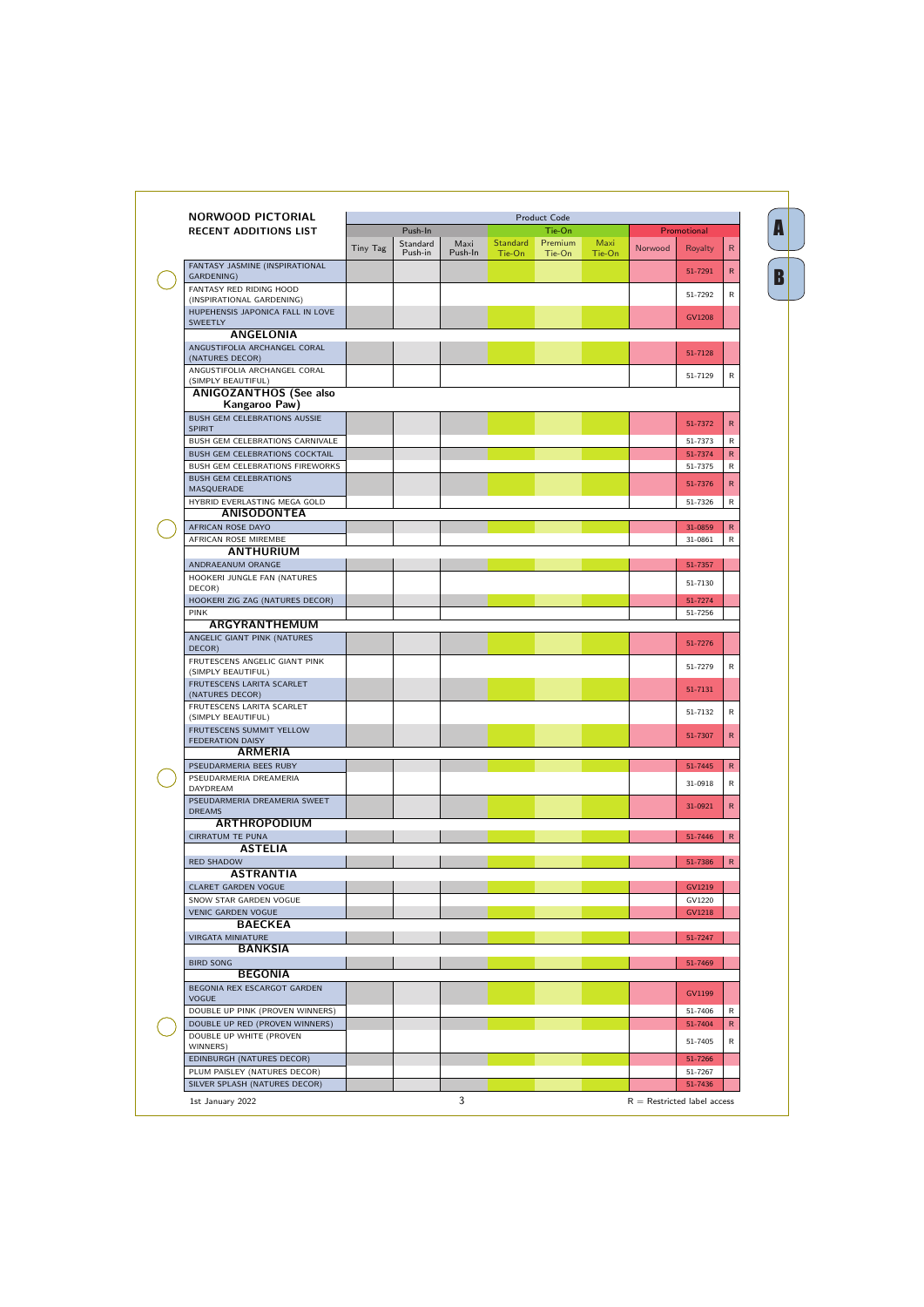| <b>NORWOOD PICTORIAL</b>                             | <b>Product Code</b> |                     |                 |                           |                   |                |         |                |              |
|------------------------------------------------------|---------------------|---------------------|-----------------|---------------------------|-------------------|----------------|---------|----------------|--------------|
| <b>RECENT ADDITIONS LIST</b>                         |                     | Push-In             |                 |                           | Tie-On            |                |         | Promotional    |              |
|                                                      | Tiny Tag            | Standard<br>Push-in | Maxi<br>Push-In | <b>Standard</b><br>Tie-On | Premium<br>Tie-On | Maxi<br>Tie-On | Norwood | Royalty        | R            |
| SILVER WHITE (NATURES DECOR)                         |                     |                     |                 |                           |                   |                |         | 51-7465        |              |
| <b>BIDENS</b>                                        |                     |                     |                 |                           |                   |                |         |                |              |
| SUN DROP COMPACT (NATURES<br>DECOR)                  |                     |                     |                 |                           |                   |                |         | 51-7138        |              |
| SUN DROP COMPACT (SIMPLY<br><b>BEAUTIFUL)</b>        |                     |                     |                 |                           |                   |                |         | 51-7139        | R            |
| SUN DROP DOUBLE YELLOW<br>(NATURES DECOR)            |                     |                     |                 |                           |                   |                |         | 51-7140        |              |
| SUN DROP DOUBLE YELLOW (SIMPLY<br><b>BEAUTIFUL)</b>  |                     |                     |                 |                           |                   |                |         | 51-7141        | R            |
| <b>BOUGAINVILLEA</b>                                 |                     |                     |                 |                           |                   |                |         |                | $\mathsf{R}$ |
| <b>JONNO</b><br><b>BRUNNERA</b>                      |                     |                     |                 |                           |                   |                |         | <b>BGA0006</b> |              |
| ALEXANDER'S GREAT (NATURES<br>DECOR)                 |                     |                     |                 |                           |                   |                |         | 51-7428        |              |
| LOOKING GLASS (NATURES DECOR)                        |                     |                     |                 |                           |                   |                |         | 51-7429        |              |
| STERLING SILVER (NATURES DECOR)<br><b>CALATHEA</b>   |                     |                     |                 |                           |                   |                |         | 51-7430        |              |
| ELLIPTICA (NATURES DECOR)                            |                     |                     |                 |                           |                   |                |         | 51-7144        |              |
| <b>CALIBRACHOA</b>                                   |                     |                     |                 |                           |                   |                |         |                |              |
| <b>CORAL SUN (SUPERBELLS)</b>                        |                     |                     |                 |                           |                   |                |         | 51-7408        | $\mathsf{R}$ |
| RAVE PINK HAWAII (SIMPLY<br><b>BEAUTIFUL)</b>        |                     |                     |                 |                           |                   |                |         | 51-7147        | R            |
| <b>CALLISIA</b>                                      |                     |                     |                 |                           |                   |                |         |                |              |
| REPENS VARIEGATE                                     |                     | 51-7221             |                 |                           |                   |                |         |                |              |
| <b>CALLISTEMON</b>                                   |                     |                     |                 |                           |                   |                |         |                |              |
| <b>CANDY BURST</b>                                   |                     |                     |                 |                           |                   |                |         | 51-7391        | $\mathsf{R}$ |
| <b>FLURO BURST</b>                                   |                     |                     |                 |                           |                   |                |         | 51-7443        | R            |
| <b>ICY BURST</b>                                     |                     |                     |                 |                           |                   |                |         | 51-7240        | $\mathsf{R}$ |
| SALIGINUS GREAT BALLS OF FIRE                        |                     |                     |                 |                           |                   |                |         | 51-7321        |              |
| <b>SNOW BURST</b>                                    |                     |                     |                 |                           |                   |                |         | 51-7260        | $\mathsf{R}$ |
| <b>SWEET BURST</b>                                   |                     |                     |                 |                           |                   |                |         | 51-7259        | R            |
| <b>CAMPANULA</b>                                     |                     |                     |                 |                           |                   |                |         |                |              |
| <b>GLOMERATA GENTI BLUE GARDEN</b><br><b>VOGUE</b>   |                     |                     |                 |                           |                   |                |         | GV1213         |              |
| <b>GLOMERATA GENTI WHITE GARDEN</b><br>VOGUE         |                     |                     |                 |                           |                   |                |         | GV1214         |              |
| <b>CANNA</b>                                         |                     |                     |                 |                           |                   |                |         |                |              |
| CANNOVA                                              |                     |                     |                 |                           |                   |                |         | 51-7413        | $\mathsf{R}$ |
| <b>CANTUA</b>                                        |                     |                     |                 |                           |                   |                |         |                |              |
| BUXIFOLIA FLOWER OF THE INCAS<br><b>GARDEN VOGUE</b> |                     |                     |                 |                           |                   |                |         | GV1200         |              |
| <b>CAREX</b>                                         |                     |                     |                 |                           |                   |                |         |                |              |
| <b>FEATHER FALLS</b>                                 |                     |                     |                 |                           |                   |                |         | 31-0910        | $\mathsf{R}$ |
| <b>CARNATION</b>                                     |                     |                     |                 |                           |                   |                |         |                |              |
| I LOVE U (NATURES DECOR)                             |                     |                     |                 |                           |                   |                |         | 51-7277        |              |
| I LOVE U (SIMPLY BEAUTIFUL)                          |                     |                     |                 |                           |                   |                |         | 51-7280        | R            |
| <b>CEANOTHUS</b>                                     |                     |                     |                 |                           |                   |                |         |                |              |
| PACIFIC WAVE<br><b>CELOSIA</b>                       |                     |                     |                 |                           |                   |                |         | 31-0940        | $\mathsf{R}$ |
| TWISTED ORANGE (NATURES DECOR)                       |                     |                     |                 |                           |                   |                |         | 51-7148        |              |
| TWISTED ORANGE (SIMPLY<br><b>BEAUTIFUL)</b>          |                     |                     |                 |                           |                   |                |         | 51-7149        | R            |
| TWISTED RED CURRANT (NATURES<br>DECOR)               |                     |                     |                 |                           |                   |                |         | 51-7150        |              |

| <b>CHAMELAUCIUM</b>         |  |
|-----------------------------|--|
| <b>BEAUTIFUL)</b>           |  |
| TWISTED RED CURRANT (SIMPLY |  |
| <b>DLCON</b>                |  |

 $\mathbf{B}$ <br> $\overline{\mathbf{c}}$ 

C

 $\mathbf{B}$ 

R

R

R

R

R

R

R

ELEPHANT'S EAR **51-7233**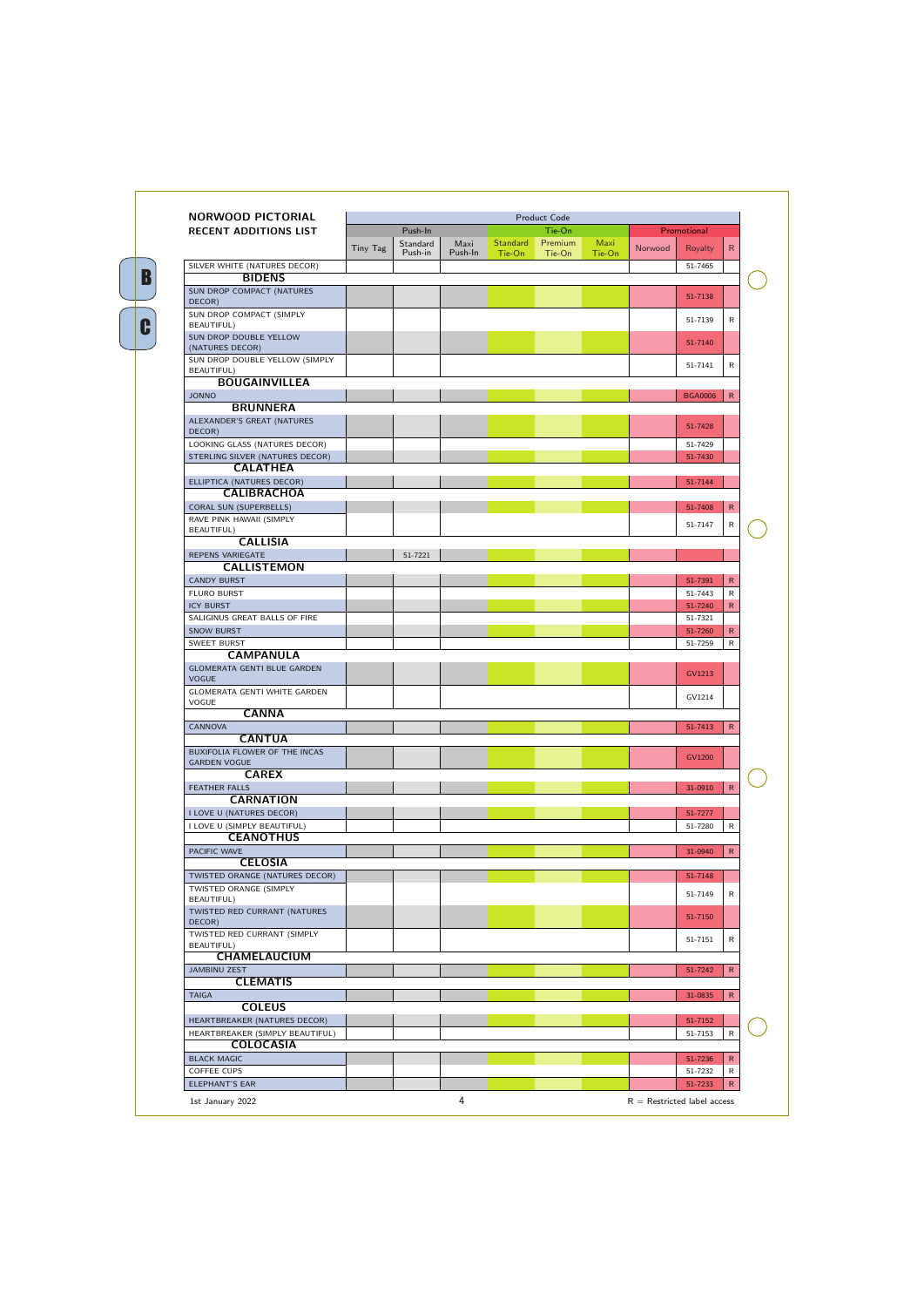## NORWOOD PICTORIAL

| <b>NORWOOD PICTORIAL</b>                           |          |          |         |          | <b>Product Code</b> |        |                |                    |                 |
|----------------------------------------------------|----------|----------|---------|----------|---------------------|--------|----------------|--------------------|-----------------|
| <b>RECENT ADDITIONS LIST</b>                       |          | Push-In  |         |          | Tie-On              |        |                | Promotional        |                 |
|                                                    |          | Standard | Maxi    | Standard | Premium             | Maxi   |                |                    |                 |
|                                                    | Tiny Tag | Push-in  | Push-In | Tie-On   | Tie-On              | Tie-On | <b>Norwood</b> | Royalty            | $\mathsf{R}$    |
| <b>CONOSTYLIS</b>                                  |          |          |         |          |                     |        |                |                    |                 |
| CANDICANS SILVERSUNRISE                            |          |          |         |          |                     |        |                | 51-7468            | $\mathsf{R}$    |
| <b>COPROSMA</b>                                    |          |          |         |          |                     |        |                |                    |                 |
| <b>REPENS CHAMELEON</b>                            |          |          |         |          |                     |        |                |                    |                 |
|                                                    |          |          |         |          |                     |        |                | 51-7187            | $\mathsf{R}$    |
| <b>REPENS IGNITE</b>                               |          |          |         |          |                     |        |                | 51-7370            | $\mathsf{R}$    |
| <b>CORDYLINE</b>                                   |          |          |         |          |                     |        |                |                    |                 |
| PEKO (NATURES DECOR)                               |          |          |         |          |                     |        |                | 51-7427            |                 |
| <b>CRYPTANTHUS</b>                                 |          |          |         |          |                     |        |                |                    |                 |
| <b>BIVITTATUS (NATURES DECOR)</b>                  |          |          |         |          |                     |        |                | 51-7273            |                 |
| <b>CTENANTHE</b>                                   |          |          |         |          |                     |        |                |                    |                 |
| BURLE-MARXII (NATURES DECOR)                       |          |          |         |          |                     |        |                | 51-7154            |                 |
| PILOSA                                             |          |          |         |          |                     |        |                | 51-7359            |                 |
| <b>CYPERUS</b>                                     |          |          |         |          |                     |        |                |                    |                 |
| <b>KING TUT</b>                                    |          |          |         |          |                     |        |                | 51-7234            | $\mathsf{R}$    |
| PRINCE TUT                                         |          |          |         |          |                     |        |                |                    | R               |
| <b>DAHLIA</b>                                      |          |          |         |          |                     |        |                | 51-7235            |                 |
|                                                    |          |          |         |          |                     |        |                |                    |                 |
| DALINA CASTILLO (NATURES DECOR)                    |          |          |         |          |                     |        |                | 51-7216            |                 |
| DALINA CASTILLO (SIMPLY BEAUTIFUL)                 |          |          |         |          |                     |        |                | 51-7211            | $\mathsf{R}$    |
| DALINA CEDENA (NATURES DECOR)                      |          |          |         |          |                     |        |                | 51-7215            |                 |
| DALINA MERIDA (NATURES DECOR)                      |          |          |         |          |                     |        |                | 51-7217            |                 |
| DALINA MERIDA (SIMPLY BEAUTIFUL)                   |          |          |         |          |                     |        |                | 51-7212            | $R_{\parallel}$ |
| DALINA PAPAGAYA (NATURES DECOR)                    |          |          |         |          |                     |        |                | 51-7218            |                 |
| DALINA PAPAYAGA (SIMPLY                            |          |          |         |          |                     |        |                |                    |                 |
| <b>BEAUTIFUL)</b>                                  |          |          |         |          |                     |        |                | 51-7213            | $\mathsf{R}$    |
| DALINA SALINAS (NATURES DECOR)                     |          |          |         |          |                     |        |                | 51-7219            |                 |
| DALINA SALINAS (SIMPLY BEAUTIFUL)                  |          |          |         |          |                     |        |                | 51-7214            | R               |
| <b>DAPHNE</b>                                      |          |          |         |          |                     |        |                |                    |                 |
|                                                    |          |          |         |          |                     |        |                |                    |                 |
| PERFUME PRINCESS                                   |          |          |         |          |                     |        |                | 51-7191<br>51-7192 | R               |
| <b>DELOSPERMA</b>                                  |          |          |         |          |                     |        |                |                    |                 |
| DELMARA YELLOW (NATURES DECOR)                     |          |          |         |          |                     |        |                | 51-7155            |                 |
| DELMARA YELLOW (SIMPLY                             |          |          |         |          |                     |        |                |                    |                 |
| <b>BEAUTIFUL)</b>                                  |          |          |         |          |                     |        |                | 51-7156            | R               |
| ICE PLANT FUCHSIA (GARDEN CARPET)                  |          |          |         |          |                     |        |                | 51-7478            | $\mathsf{R}$    |
| ICE PLANT YELLOW (GARDEN CARPET)                   |          |          |         |          |                     |        |                | 51-7479            | R               |
| <b>DIANELLA</b>                                    |          |          |         |          |                     |        |                |                    |                 |
|                                                    |          |          |         |          |                     |        |                |                    |                 |
| EMERALD ARCH                                       |          |          |         |          |                     |        |                | 51-7356            | R               |
| <b>DIANTHUS</b>                                    |          |          |         |          |                     |        |                |                    |                 |
| COCONUT SUNDAE (SCENT FIRST)                       |          |          |         |          |                     |        |                | 51-7512            | R               |
| <b>DICHONDRA</b>                                   |          |          |         |          |                     |        |                |                    |                 |
| ARGENTEA SILVER FALLS                              |          |          |         |          |                     |        |                | 51-7299            |                 |
| <b>DIETES</b>                                      |          |          |         |          |                     |        |                |                    |                 |
| <b>FINE DIVINE</b>                                 |          |          |         |          |                     |        |                | 51-7237            | $\mathsf{R}$    |
| IRIDIODES WHITE TIGER                              |          |          |         |          |                     |        |                | 51-7322            | $\mathsf{R}$    |
| <b>DIGIPLEXIS</b>                                  |          |          |         |          |                     |        |                |                    |                 |
| APRICOT FALCON FIRE GARDEN VOGUE                   |          |          |         |          |                     |        |                | GV1210             |                 |
| FIRE CRACKER                                       |          |          |         |          |                     |        |                |                    |                 |
|                                                    |          |          |         |          |                     |        |                | 51-7228            | $\mathsf{R}$    |
| ORANGE FIRECRACKER GARDEN                          |          |          |         |          |                     |        |                | GV1209             |                 |
| <b>VOGUE</b>                                       |          |          |         |          |                     |        |                |                    |                 |
| RASPBERRY PINK BERRY CANARY<br><b>GARDEN VOGUE</b> |          |          |         |          |                     |        |                | GV1211             |                 |
| <b>DIGITALIS</b>                                   |          |          |         |          |                     |        |                |                    |                 |
|                                                    |          |          |         |          |                     |        |                |                    |                 |
| BERRY CANARY (INSPIRATIONAL                        |          |          |         |          |                     |        |                | 51-7293            | R               |
| GARDENING)                                         |          |          |         |          |                     |        |                |                    |                 |
| ILLUMINATION RASPBERRY                             |          |          |         |          |                     |        |                | 51-7294            | $\mathsf{R}$    |
| (INSPIRATONAL GARDENING)                           |          |          |         |          |                     |        |                |                    |                 |
| <b>ECHEVERIA</b>                                   |          |          |         |          |                     |        |                |                    |                 |
| <b>DARK VADER</b>                                  |          |          |         |          |                     |        |                | 51-7485            |                 |
| <b>FANTASTIC FOUNTAIN</b>                          |          |          |         |          |                     |        |                | 51-7486            |                 |
| MEXICAN FIRE CRACKER (INSTYLE                      |          |          |         |          |                     |        |                | 51-7209            |                 |
| SUCCULENTS)                                        |          |          |         |          |                     |        |                |                    |                 |
| <b>ELAEAGNUS</b>                                   |          |          |         |          |                     |        |                |                    |                 |
| EBBINGEI SILVERBERRY                               |          |          |         | 31-0946  |                     |        |                |                    |                 |
| <b>ELAEOCARPUS</b>                                 |          |          |         |          |                     |        |                |                    |                 |
| <b>BANCROFTII</b>                                  |          |          |         |          |                     |        |                | 51-7387            |                 |
| <b>EOIPREMNUM</b>                                  |          |          |         |          |                     |        |                |                    |                 |
| <b>CEBU BLUE</b>                                   |          |          |         |          |                     |        |                | 51-7358            |                 |

 $\overline{\mathbf{c}}$ C<br>C<br>D<br>E  $\begin{bmatrix} \textbf{0} \end{bmatrix}$  $\overline{E}$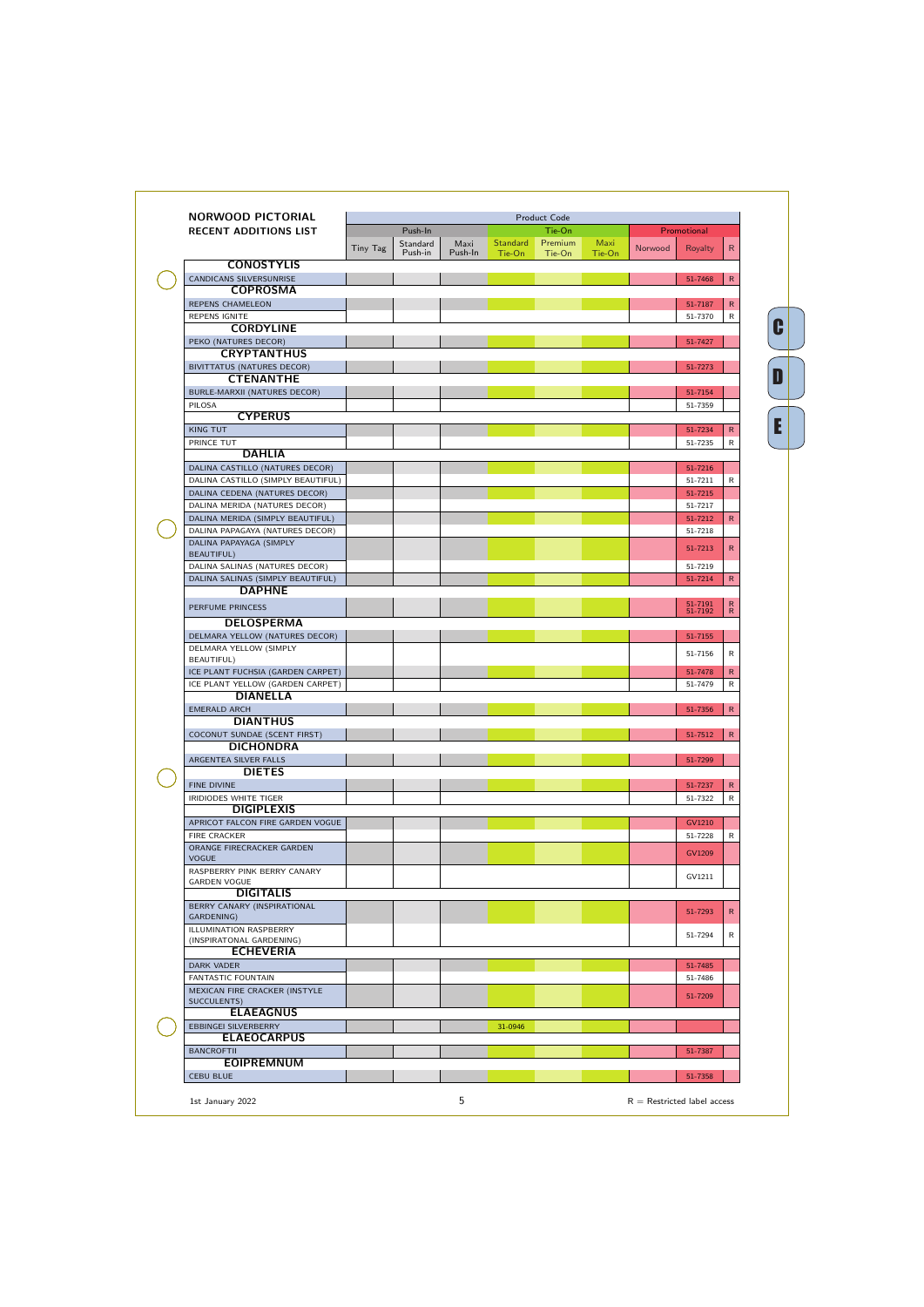## NORWOOD PICTORIAL

E<br>F<br>F<br>G<br>H

G

H

F

E

| <b>NORWOOD PICTORIAL</b>                          |          |          |         |          | <b>Product Code</b> |        |         |                    |              |    |
|---------------------------------------------------|----------|----------|---------|----------|---------------------|--------|---------|--------------------|--------------|----|
| <b>RECENT ADDITIONS LIST</b>                      |          | Push-In  |         |          | Tie-On              |        |         | Promotional        |              |    |
|                                                   | Tiny Tag | Standard | Maxi    | Standard | Premium             | Maxi   | Norwood | Royalty            | $\mathsf{R}$ |    |
|                                                   |          | Push-in  | Push-In | Tie-On   | Tie-On              | Tie-On |         |                    |              |    |
| <b>EPIPREMNUM</b>                                 |          |          |         |          |                     |        |         |                    |              |    |
| <b>CEBU BLUE (NATURES DECOR)</b>                  |          |          |         |          |                     |        |         | 51-7425            |              | C  |
| LEMON LIME (NATURES DECOR)                        |          |          |         |          |                     |        |         | 51-7157            |              |    |
| NEON (NATURES DECOR)                              |          |          |         |          |                     |        |         | 51-7424            |              |    |
| SKELETON KEY (NATURES DECOR)<br><b>ERYNGIUM</b>   |          |          |         |          |                     |        |         | 51-7419            |              |    |
|                                                   |          |          |         |          |                     |        |         |                    |              |    |
| PEN BLUE GARDEN VOGUE<br><b>ESCALLONIA</b>        |          |          |         |          |                     |        |         | GV1221             |              |    |
| <b>PINK ELLE</b>                                  |          |          |         |          |                     |        |         | 31-0900            | $\mathsf{R}$ |    |
| <b>EUCALYPTUS</b>                                 |          |          |         |          |                     |        |         |                    |              |    |
| PULVERULENTA BABY BLUE                            |          |          |         |          |                     |        |         | 31-0905            |              |    |
| <b>EUPHORBIA (See also</b>                        |          |          |         |          |                     |        |         |                    |              |    |
| Poinsettia)                                       |          |          |         |          |                     |        |         |                    |              |    |
| <b>ASCOT LILIPUT</b>                              |          |          |         |          |                     |        |         | 31-0849            | $\mathsf{R}$ |    |
| <b>ASCOT RAINBOW</b>                              |          |          |         |          |                     |        |         | 31-0847            | R            |    |
| <b>BLACKBIRD</b>                                  |          |          |         |          |                     |        |         | 31-0850            | R            |    |
| <b>FERN</b>                                       |          |          |         |          |                     |        |         |                    |              |    |
| ADIANTIFORMIS LEATHERLEAF                         |          |          |         |          |                     |        |         | 51-7302            |              |    |
| MAIDENHAIR (NATURES DECOR)                        |          |          |         |          |                     |        |         | 51-7159            |              |    |
| <b>FICUS</b>                                      |          |          |         |          |                     |        |         |                    |              |    |
| ABIDJAN (NATURES DECOR)                           |          |          |         |          |                     |        |         | 51-7160            |              |    |
| ALII                                              |          |          |         |          |                     |        |         | 51-7360            |              | ŗ. |
| AUDREY (NATURES DECOR)                            |          |          |         |          |                     |        |         | 51-7161            |              |    |
| PUMILA (NATURES DECOR)                            |          |          |         |          |                     |        |         | 51-7426            |              |    |
| <b>UMBELLATA</b>                                  |          |          |         |          |                     |        |         | 31-0904            |              |    |
| <b>FITTONIA</b>                                   |          |          |         |          |                     |        |         |                    |              |    |
| WHITE STAR (NATURES DECOR)                        |          |          |         |          |                     |        |         | 51-7418            |              |    |
| <b>FUCHSIA</b>                                    |          |          |         |          |                     |        |         |                    |              |    |
| CHARM PINK LILAC (NATURES DECOR)                  |          |          |         |          |                     |        |         | 51-7162            |              |    |
| CHARM PINK LILAC (SIMPLY                          |          |          |         |          |                     |        |         | 51-7163            | R            |    |
| <b>BEAUTIFUL)</b><br><b>GARDENIA</b>              |          |          |         |          |                     |        |         |                    |              |    |
| TRUE LOVE (GARDENERS BEST)                        |          |          |         |          |                     |        |         | <b>WON226</b>      | $\mathsf{R}$ |    |
| <b>GERANIUM</b>                                   |          |          |         |          |                     |        |         |                    |              |    |
| PRATENSE BLACK N WHITE GARDEN                     |          |          |         |          |                     |        |         |                    |              |    |
| <b>VOGUE</b>                                      |          |          |         |          |                     |        |         | GV1216             |              |    |
| PRATENSE SUMMER SKIES GARDEN                      |          |          |         |          |                     |        |         |                    |              |    |
| VOGUE                                             |          |          |         |          |                     |        |         | GV1217             |              |    |
| <b>GEUM</b>                                       |          |          |         |          |                     |        |         |                    |              |    |
| BANANA DAIQUIRI GARDEN VOGUE                      |          |          |         |          |                     |        |         | GV1212             |              |    |
| PRETTICOATS PEACH GARDEN VOGUE                    |          |          |         |          |                     |        |         | GV1207             |              |    |
| TEMPO ORANGE GARDEN VOGUE                         |          |          |         |          |                     |        |         | GV1203             |              | C  |
| TEMPO ROSE GARDEN VOGUE                           |          |          |         |          |                     |        |         | GV1206             |              |    |
| TEMPO YELLOW GARDEN VOGUE                         |          |          |         |          |                     |        |         | GV1204             |              |    |
| <b>GOODENIA</b>                                   |          |          |         |          |                     |        |         |                    |              |    |
| <b>GOODONYA</b>                                   |          |          |         |          |                     |        |         | 51-7489            |              |    |
| <b>GREVILLEA</b>                                  |          |          |         |          |                     |        |         |                    |              |    |
| <b>BANKSII SUPERB</b>                             |          |          |         |          |                     |        |         | 51-7300            |              |    |
| CRACKLES                                          |          |          |         |          |                     |        |         | 51-7556            |              |    |
| <b>FIRE CRACKER</b>                               |          |          |         |          |                     |        |         | 51-7524            | R.           |    |
| FORMOSA GOLDEN LYRE                               |          |          |         |          |                     |        |         | 51-7301            |              |    |
| <b>WINTER DELIGHT</b>                             |          |          |         |          |                     |        |         | 51-7297            |              |    |
| <b>HAWORTHIA</b>                                  |          |          |         |          |                     |        |         |                    |              |    |
| SPIDERWHITE (NATURES DECOR)<br><b>HEBE</b>        |          |          |         |          |                     |        |         | 51-7423            |              |    |
|                                                   |          |          |         |          |                     |        |         |                    |              |    |
| <b>CHOCOLATE BOX STRAWBERRY</b><br><b>TRUFFLE</b> |          |          |         |          |                     |        |         | 51-7220<br>31-0893 | R.<br>R      |    |
| <b>HELLO BLACK SATIN</b>                          |          |          |         |          |                     |        |         | 51-7225            | R            |    |
| <b>SNOWDRIFT</b>                                  |          |          |         |          |                     |        |         | 51-7504            |              |    |
| SURF COAST                                        |          |          |         |          |                     |        |         | 51-7184            | R            |    |
| <b>HEUCHERA</b>                                   |          |          |         |          |                     |        |         |                    |              |    |
| BLACKBERRY (NATURES DECOR)                        |          |          |         |          |                     |        |         | 51-7431            |              | C  |
| CORALBERRY (NATURES DECOR)                        |          |          |         |          |                     |        |         | 51-7432            |              |    |
| FRILLY (NATURES DECOR)                            |          |          |         |          |                     |        |         | 51-7435            |              |    |
| ORANGEBERRY (NATURES DECOR)                       |          |          |         |          |                     |        |         | 51-7434            |              |    |
| PLUM ROYALE GARDEN VOGUE                          |          |          |         |          |                     |        |         | GV1205             |              |    |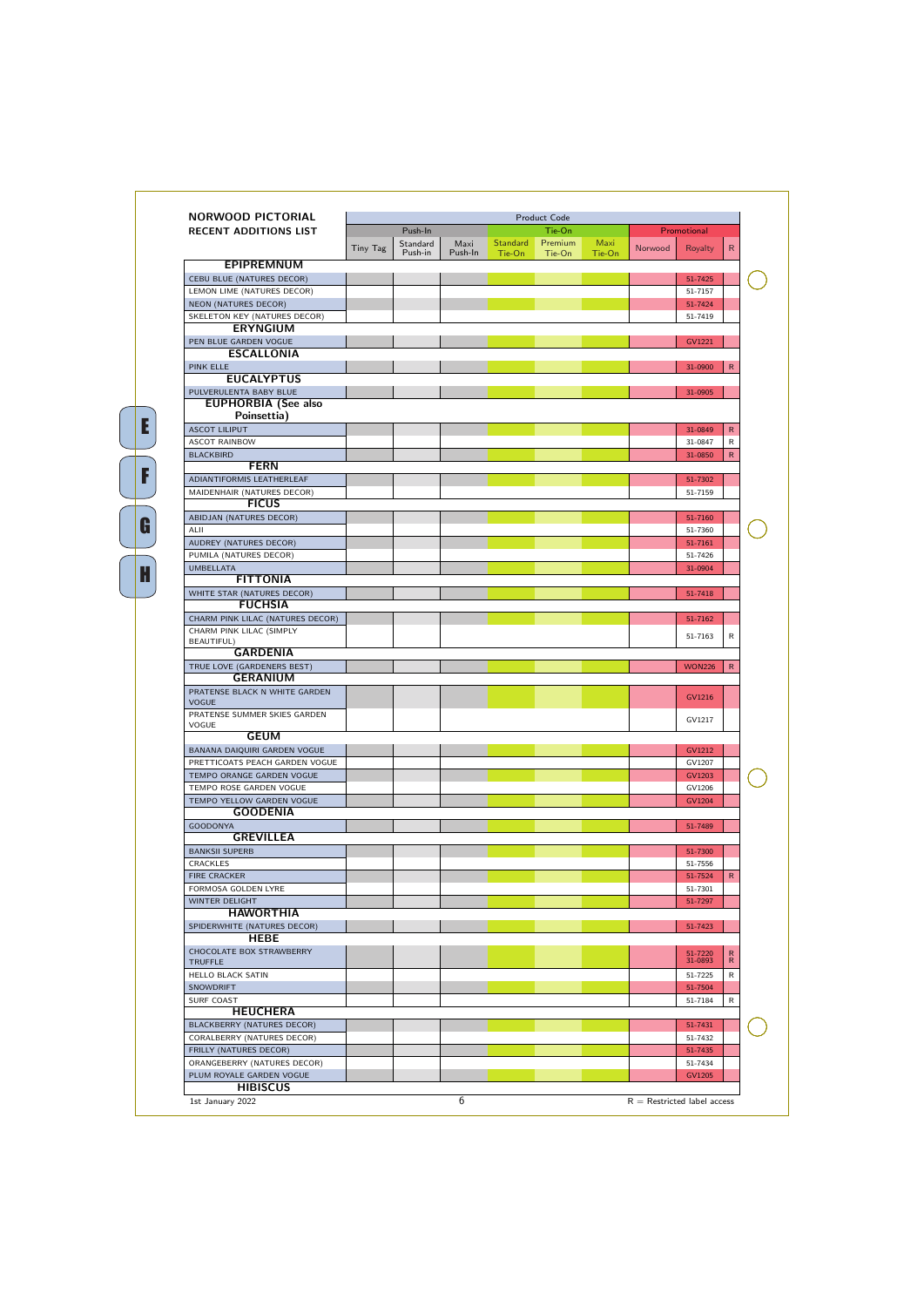| NORWOOD PICTORIAL                           |          |          |         |                 | Product Code |        |         |                    |                                           |
|---------------------------------------------|----------|----------|---------|-----------------|--------------|--------|---------|--------------------|-------------------------------------------|
| <b>RECENT ADDITIONS LIST</b>                |          | Push-In  |         |                 | Tie-On       |        |         | Promotional        |                                           |
|                                             | Tiny Tag | Standard | Maxi    | <b>Standard</b> | Premium      | Maxi   | Norwood | Royalty            | $\mathsf{R}$                              |
|                                             |          | Push-in  | Push-In | Tie-On          | Tie-On       | Tie-On |         |                    |                                           |
| <b>EXPO</b>                                 |          |          |         | 3-4730          |              |        |         |                    |                                           |
| <b>HOYA</b>                                 |          |          |         |                 |              |        |         |                    |                                           |
| CARNOSA (NATURES DECOR)                     |          |          |         |                 |              |        |         | 51-7268            |                                           |
| CORONARIA (NATURES DECOR)                   |          |          |         |                 |              |        |         | 51-7269            |                                           |
| MICRANTHA (NATURES DECOR)                   |          |          |         |                 |              |        |         | 51-7270            |                                           |
| PUBICALYX (NATURES DECOR)                   |          |          |         |                 |              |        |         | 51-7271            |                                           |
| <b>HUMULUS</b>                              |          |          |         |                 |              |        |         |                    |                                           |
| <b>LUPULUS HOPS</b>                         |          |          |         |                 |              |        |         | 31-0939            |                                           |
| <b>HYDRANGEA</b>                            |          |          |         |                 |              |        |         |                    |                                           |
| BLACK LACE (OBSIDIAN COLLECTION)            |          |          |         |                 |              |        |         | 31-0930            | $\mathsf{R}$                              |
| HYBRID ORIENTAL LACE BLUE                   |          |          |         |                 |              |        |         | 51-7200            | $\mathsf{R}$                              |
| HYBRID ORIENTAL LACE PINK                   |          |          |         |                 |              |        |         | 51-7201            | ${\sf R}$                                 |
| MACROPHYLLA TUXEDO PINK                     |          |          |         |                 |              |        |         | 51-7347            | ${\sf R}$                                 |
| MACROPHYLLA TUXEDO RED                      |          |          |         |                 |              |        |         | 51-7348            | ${\sf R}$                                 |
|                                             |          |          |         |                 |              |        |         | 31-0916            | ${\sf R}$                                 |
| MAGICAL PEARL                               |          |          |         |                 |              |        |         |                    |                                           |
| MAGICAL REVOLUTION BLUE                     |          |          |         |                 |              |        |         | 31-0915            | ${\sf R}$                                 |
| MAGICAL REVOLUTION PINK                     |          |          |         |                 |              |        |         | 31-0914            | R                                         |
| MAGICAL RUBYRED                             |          |          |         |                 |              |        |         | 31-0917            | $\mathsf{R}$                              |
| <b>ILEX</b>                                 |          |          |         |                 |              |        |         |                    |                                           |
| TALL DARK & HANDSOME (DESIGN                |          |          |         |                 |              |        |         | 51-7471            | $\mathsf{R}$                              |
| EDGE)                                       |          |          |         |                 |              |        |         |                    |                                           |
| <b>IXORA</b>                                |          |          |         |                 |              |        |         |                    |                                           |
| (SPECIES) GROUP PHOTO                       |          | 51-7224  |         |                 |              |        |         |                    |                                           |
| <b>JUNIPERUS</b>                            |          |          |         |                 |              |        |         |                    |                                           |
| <b>CHINENSIS PYRAMIDALIS</b>                |          | 51-7420  |         |                 |              |        |         |                    |                                           |
| <b>KIWIBERRY</b>                            |          |          |         |                 |              |        |         |                    |                                           |
| ACTINIDIA ARGUTA ISSAI                      |          |          |         |                 |              |        |         | 51-7185            |                                           |
| <b>LAVANDULA</b>                            |          |          |         |                 |              |        |         |                    |                                           |
| <b>BLUEBERRY RUFFLES</b>                    |          |          |         |                 |              |        |         | 31-0857            | $\mathsf{R}$                              |
| <b>BLUSHBERRY RUFFLES</b>                   |          |          |         |                 |              |        |         | 31-0838            | $\mathsf{R}$                              |
| <b>FROSTBERRY RUFFLES</b>                   |          |          |         |                 |              |        |         | 31-0839            | ${\sf R}$                                 |
| <b>ICEBERRY RUFFLES</b>                     |          |          |         |                 |              |        |         | 31-0840            | ${\sf R}$                                 |
| <b>LILAC LACE</b>                           |          |          |         |                 |              |        |         | 31-0864            | ${\sf R}$                                 |
| PINK LACE                                   |          |          |         |                 |              |        |         | 31-0865            | ${\sf R}$                                 |
| PINKBERRY RUFFLES                           |          |          |         |                 |              |        |         | 31-0841            | $\mathsf{R}$                              |
| PURPLE REIGN                                |          |          |         |                 |              |        |         | 51-7506            | ${\sf R}$                                 |
|                                             |          |          |         |                 |              |        |         |                    | ${\sf R}$                                 |
| PURPLEBERRY RUFFLES                         |          |          |         |                 |              |        |         | 31-0843            |                                           |
| RADIANCE FAIRY WINGS                        |          |          |         |                 |              |        |         | 31-0877            | R                                         |
| RAZZLEBERRY RUFFLES                         |          |          |         |                 |              |        |         | 31-0844            | $\mathsf{R}$                              |
| ROSEBERRY RUFFLES                           |          |          |         |                 |              |        |         | 31-0845            | ${\sf R}$                                 |
| SPELLBOUND FAIRY WINGS                      |          |          |         |                 |              |        |         | 51-7508<br>31-0876 | $\mathop{R}\limits^{\mathop{\mathsf{R}}}$ |
| <b>SUGAR PLUM</b>                           |          |          |         |                 |              |        |         | GV1197             |                                           |
| THE SILVER PRINCESS                         |          |          |         |                 |              |        |         | 31-0851            | ${\sf R}$                                 |
| THE SNOW PRINCESS                           |          |          |         |                 |              |        |         | 31-0852            | ${\sf R}$                                 |
| <b>VIOLET LACE</b>                          |          |          |         |                 |              |        |         | 31-0866            |                                           |
|                                             |          |          |         |                 |              |        |         |                    | ${\sf R}$                                 |
| WHIMSICAL FAIRY WINGS                       |          |          |         |                 |              |        |         | 31-0878            | ${\sf R}$                                 |
| <b>WINTER LACE</b>                          |          |          |         |                 |              |        |         | 31-0867            | $\mathsf{R}$                              |
| WITH LOVE                                   |          |          |         |                 |              |        |         | 31-0872            | R                                         |
| <b>LEPTOSPERMUM</b>                         |          |          |         |                 |              |        |         |                    |                                           |
| <b>FORE SHORE</b>                           |          |          |         |                 |              |        |         | 51-7312            | R                                         |
| <b>VERTICAL DROP</b>                        |          |          |         |                 |              |        |         | 51-7458            |                                           |
| LIGULARIA (see also                         |          |          |         |                 |              |        |         |                    |                                           |
| Farfugium)                                  |          |          |         |                 |              |        |         |                    |                                           |
| PANDORA GARDEN VOGUE                        |          |          |         |                 |              |        |         | GV1215             |                                           |
| <b>LIRIOPE</b>                              |          |          |         |                 |              |        |         |                    |                                           |
| <b>EMERALD CASCADE</b>                      |          |          |         |                 |              |        |         | 51-7369            | $\mathsf{R}$                              |
| MINI MAUVE (DESIGN EDGE)                    |          |          |         |                 |              |        |         | 51-7414            | R                                         |
| MUSCARI PINK PEARL                          |          |          |         |                 |              |        |         | 51-7495            | $\mathsf{R}$                              |
| MUSCARI ROYAL PURPLE                        |          | 51-7311  |         |                 |              |        |         |                    |                                           |
| <b>LOBELIA</b>                              |          |          |         |                 |              |        |         |                    |                                           |
|                                             |          |          |         |                 |              |        |         |                    | R                                         |
| ASSORTED (GARDEN CARPET)<br><b>LOMANDRA</b> |          |          |         |                 |              |        |         | 51-7121            |                                           |
|                                             |          |          |         |                 |              |        |         |                    |                                           |
| BANANARAMA                                  |          |          |         |                 |              |        |         | 51-7437            | $\mathsf{R}$                              |
| CONFERTIFOLIA WINGARRA                      |          |          |         |                 |              |        |         | 51-7381            | R                                         |
| FILIFORMIS SAVANNA BLUE                     |          |          |         |                 |              |        |         | 51-7323            | R                                         |

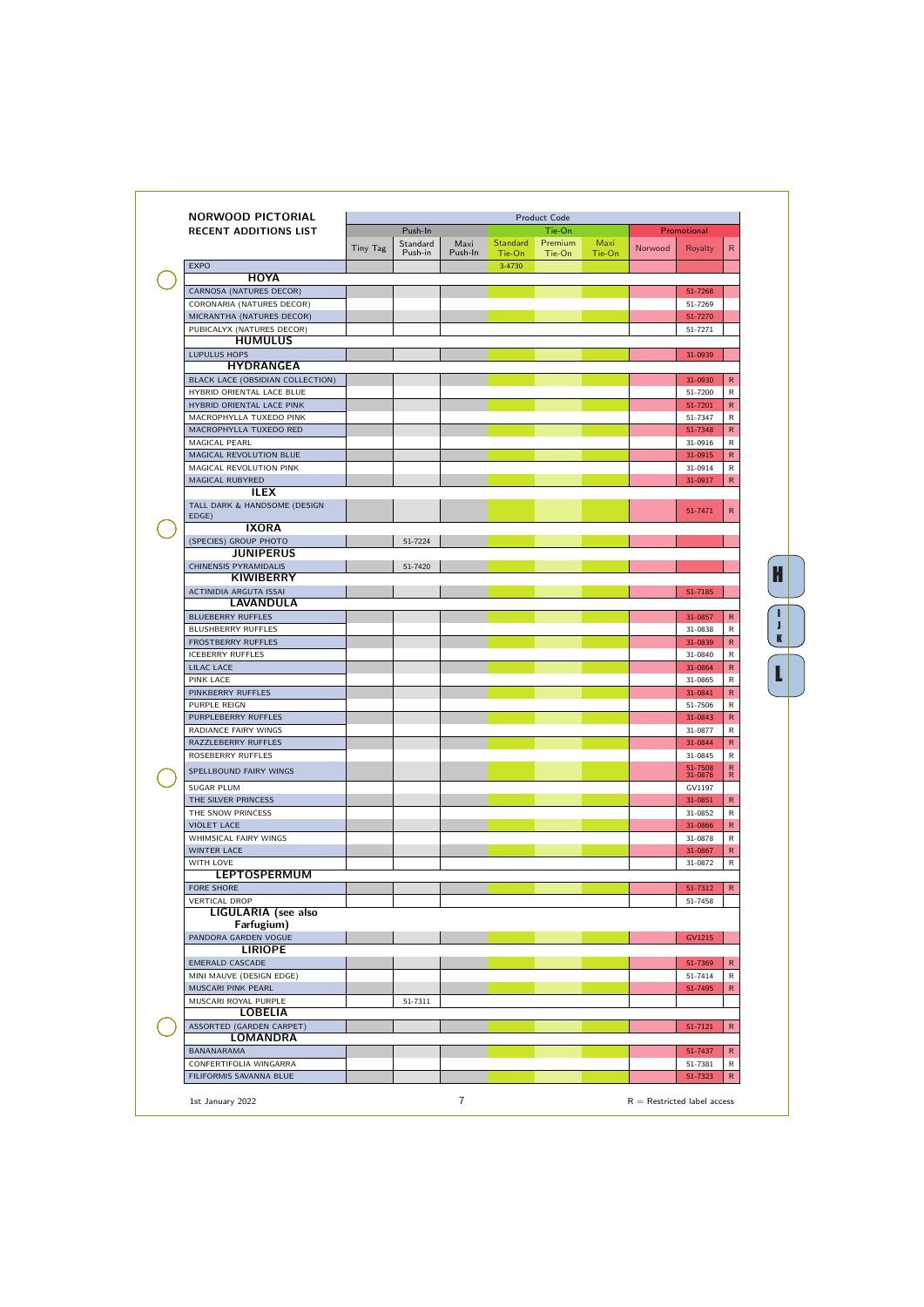| <b>NORWOOD PICTORIAL</b>                               |                 |                     |                 |          | <b>Product Code</b> |        |         |             |              |
|--------------------------------------------------------|-----------------|---------------------|-----------------|----------|---------------------|--------|---------|-------------|--------------|
| <b>RECENT ADDITIONS LIST</b>                           |                 | Push-In             |                 |          | Tie-On              |        |         | Promotional |              |
|                                                        | <b>Tiny Tag</b> | Standard<br>Push-in | Maxi<br>Push-In | Standard | Premium             | Maxi   | Norwood | Royalty     | $\mathsf{R}$ |
| LOWVISTA (DESIGN EDGE)                                 |                 |                     |                 | Tie-On   | Tie-On              | Tie-On |         | 51-7410     | R            |
| PACIFIC SKY                                            |                 |                     |                 |          |                     |        |         | 51-7554     | $\mathsf{R}$ |
| <b>TROPIC CASCADE</b>                                  |                 |                     |                 |          |                     |        |         | 51-7444     | $\mathsf{R}$ |
| <b>LYSIMACHIA</b>                                      |                 |                     |                 |          |                     |        |         |             |              |
| MIDNIGHT SUN (INSPIRATIONAL                            |                 |                     |                 |          |                     |        |         | 51-7385     | $\mathsf{R}$ |
| GARDENING)                                             |                 |                     |                 |          |                     |        |         |             |              |
| <b>MANDEVILLA (See also</b>                            |                 |                     |                 |          |                     |        |         |             |              |
| Dipladenia)<br><b>ALOHA PINK STAR</b>                  |                 |                     |                 |          |                     |        |         | 31-0880     | $\mathsf{R}$ |
| FLAMENCO SUMMERSTAR PINK                               |                 |                     |                 |          |                     |        |         | 51-7248     | R            |
| FLAMENCO SUMMERSTAR RED                                |                 |                     |                 |          |                     |        |         | 51-7250     | $\mathsf{R}$ |
| FLAMENCO SUMMERSTAR WHITE                              |                 |                     |                 |          |                     |        |         | 51-7249     | R            |
| <b>MANGAVE</b>                                         |                 |                     |                 |          |                     |        |         |             |              |
| <b>JUMPING JACKS</b>                                   |                 |                     |                 |          |                     |        |         | 51-7520     | $\mathsf{R}$ |
| <b>NIGHT OWL</b>                                       |                 |                     |                 |          |                     |        |         | 51-7262     | R            |
| PURLE PEOPLE EATER                                     |                 |                     |                 |          |                     |        |         | 51-7263     | $\mathsf{R}$ |
| <b>RED WING</b>                                        |                 |                     |                 |          |                     |        |         | 51-7264     | R            |
| <b>SHADOW WALTZ</b>                                    |                 |                     |                 |          |                     |        |         | 51-7265     | $\mathsf{R}$ |
| <b>MONARDA</b>                                         |                 |                     |                 |          |                     |        |         |             |              |
| <b>LEADING LADY PLUM</b><br><b>MONSTERA</b>            |                 |                     |                 |          |                     |        |         | 51-7190     | $\mathsf{R}$ |
| ADANSONII MONKEY MASK                                  |                 | 51-7409             |                 |          |                     |        |         |             |              |
| SILTEPECANA                                            |                 | 51-7243             |                 |          |                     |        |         |             |              |
| <b>MURRAYA</b>                                         |                 |                     |                 |          |                     |        |         |             |              |
| PANICULATA SWEET PRIVACY                               |                 |                     |                 |          |                     |        |         | 51-7382     | $\mathsf{R}$ |
| <b>NANDINA</b>                                         |                 |                     |                 |          |                     |        |         |             |              |
| DOMESTICA DWARF                                        |                 |                     |                 |          |                     |        |         | 51-7303     |              |
| MAGICAL DAYBREAK                                       |                 |                     |                 |          |                     |        |         | 31-0907     | R            |
| MAGICAL LEMON LIME                                     |                 |                     |                 |          |                     |        |         | 31-0908     | $\mathsf{R}$ |
| <b>NEMESIA</b>                                         |                 |                     |                 |          |                     |        |         |             |              |
| <b>EASTER BONNET</b>                                   |                 |                     |                 |          |                     |        |         | 31-0836     | $\mathsf{R}$ |
| EASTER BONNET WITH LOVE                                |                 |                     |                 |          |                     |        |         | 51-7195     | R            |
| SWEET TREATS BUBBLEGUM<br><b>NEPETA</b>                |                 |                     |                 |          |                     |        |         | 51-7474     | $\mathsf{R}$ |
| <b>PURRSIAN BLUE</b>                                   |                 |                     |                 |          |                     |        |         | 31-0846     | $\mathsf{R}$ |
| <b>NEPTA</b>                                           |                 |                     |                 |          |                     |        |         |             |              |
| <b>WALKERS BLUE</b>                                    |                 |                     |                 |          |                     |        |         | 51-7555     |              |
| <b>OLIVE</b>                                           |                 |                     |                 |          |                     |        |         |             |              |
| <b>PICCOLO</b>                                         |                 |                     |                 |          |                     |        |         | 51-7371     |              |
| <b>OPHIOPOGON (Mondo</b>                               |                 |                     |                 |          |                     |        |         |             |              |
| Grass)                                                 |                 |                     |                 |          |                     |        |         |             |              |
| INTERMEDIANS ALBA VARIEGATA                            |                 |                     |                 |          |                     |        |         | 51-7304     |              |
| <b>STRIPEY WHITE</b><br><b>ORIGANUM (See also</b>      |                 |                     |                 |          |                     |        |         |             |              |
| Oregana)                                               |                 |                     |                 |          |                     |        |         |             |              |
| <b>BELLISSIMO</b>                                      |                 |                     |                 |          |                     |        |         | 31-0943     | $\mathsf{R}$ |
| <b>OSTEOSPERMUM</b>                                    |                 |                     |                 |          |                     |        |         |             |              |
| 3D DEEP SUN                                            |                 |                     |                 |          |                     |        |         | 51-7335     |              |
| 3D WHITE                                               |                 |                     |                 |          |                     |        |         | 51-7336     |              |
| PINK SUN (NATURES DECOR)                               |                 |                     |                 |          |                     |        |         | 51-7416     |              |
| PINK SUN (SIMPLY BEAUTIFUL)                            |                 |                     |                 |          |                     |        |         | 51-7417     | R            |
| <b>PANDOREA</b>                                        |                 |                     |                 |          |                     |        |         |             |              |
| <b>FLAT WHITE</b>                                      |                 |                     |                 |          |                     |        |         | 51-7438     | $\mathsf{R}$ |
| <b>PEDILANTHUS</b>                                     |                 |                     |                 |          |                     |        |         |             |              |
| TITHYMALOIDES NANA (NATURES<br><b>DECOR SUCCULENT)</b> |                 |                     |                 |          |                     |        |         | 51-7164     |              |
| <b>PENNISETUM</b>                                      |                 |                     |                 |          |                     |        |         |             |              |
| ALOPECUROIDES NAFRAY                                   |                 |                     |                 |          |                     |        |         | 51-7199     | $\mathsf{R}$ |
| <b>PENSTEMON</b>                                       |                 |                     |                 |          |                     |        |         |             |              |
| DOKOTA BURGUNDY                                        |                 |                     |                 |          |                     |        |         | 51-7384     | $\mathsf{R}$ |
| <b>PEPEROMIA</b>                                       |                 |                     |                 |          |                     |        |         |             |              |
| <b>LEMON &amp; LIME</b>                                |                 |                     |                 |          |                     |        |         | 51-7258     |              |
| MARBLE                                                 |                 |                     |                 |          |                     |        |         | 51-7253     |              |
| PROSTRATA STRING OF TURTLES                            |                 | 51-7223             |                 |          |                     |        |         |             |              |
| PUTEOLATA                                              |                 | 51-7222             |                 |          |                     |        |         |             |              |
| <b>RED EDGE</b>                                        |                 |                     |                 |          |                     |        |         | 51-7254     |              |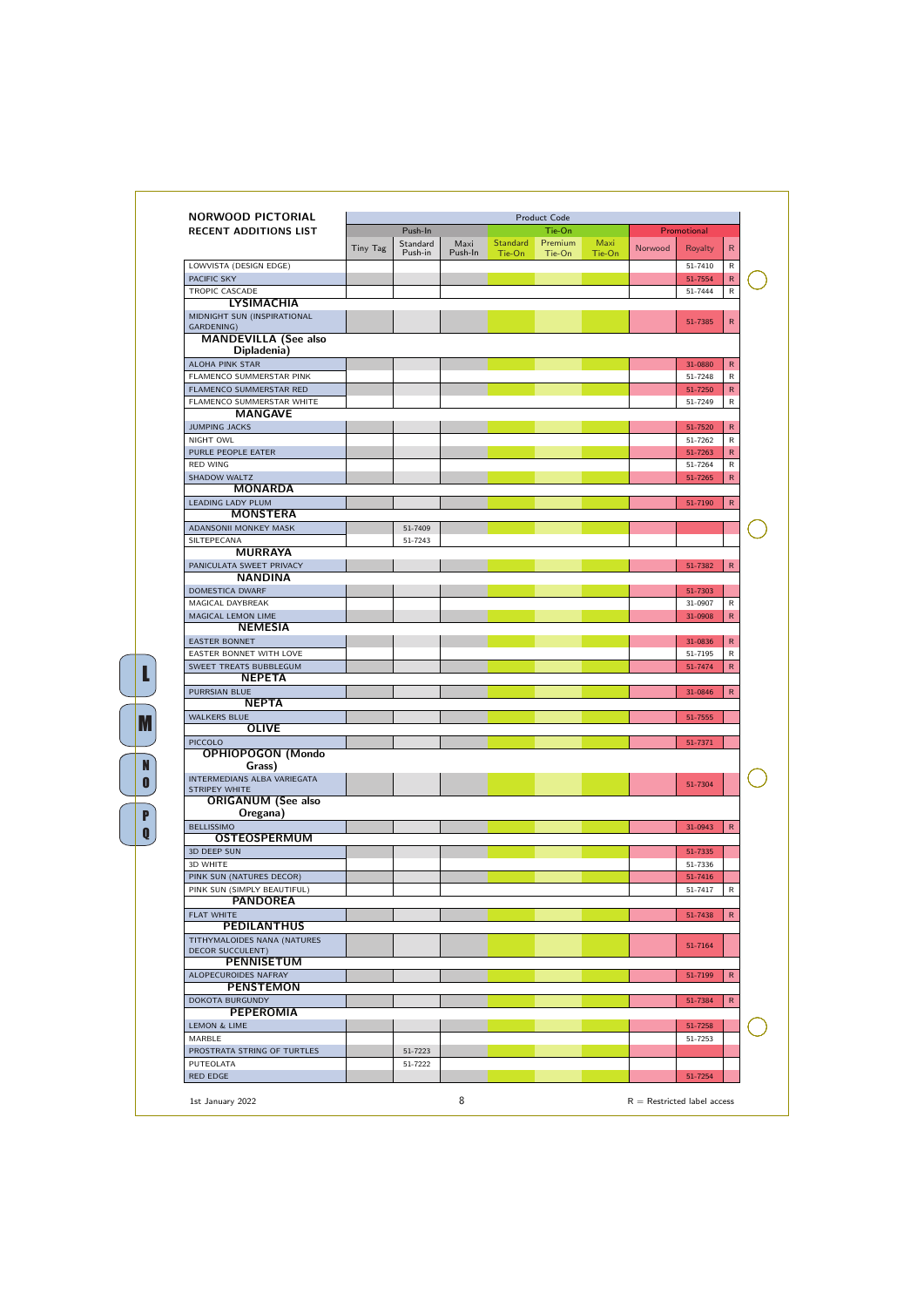| <b>NORWOOD PICTORIAL</b>                            |          |          |         |                 | Product Code |        |         |               |              |
|-----------------------------------------------------|----------|----------|---------|-----------------|--------------|--------|---------|---------------|--------------|
| <b>RECENT ADDITIONS LIST</b>                        |          | Push-In  |         |                 | Tie-On       |        |         | Promotional   |              |
|                                                     | Tiny Tag | Standard | Maxi    | <b>Standard</b> | Premium      | Maxi   | Norwood | Royalty       | $\mathsf{R}$ |
|                                                     |          | Push-in  | Push-In | Tie-On          | Tie-On       | Tie-On |         |               |              |
| <b>RIPPLE VARIETIES</b>                             |          |          |         |                 |              |        |         | 51-7362       |              |
| TRICOLOUR (NATURES DECOR)<br><b>PETUNIA</b>         |          |          |         |                 |              |        |         | 51-7421       |              |
| <b>CIRCUS SKY</b>                                   |          |          |         |                 |              |        |         | 51-7399       |              |
| <b>GALAXY (NATURES DECOR)</b>                       |          |          |         |                 |              |        |         | 51-7439       |              |
| <b>GALAXY (SIMPLY BEAUTIFUL)</b>                    |          |          |         |                 |              |        |         | 51-7440       | $\mathsf{R}$ |
| <b>GLACIER SKY</b>                                  |          |          |         |                 |              |        |         | 51-7182       |              |
| <b>GLACIER SKY (NATURES DECOR)</b>                  |          |          |         |                 |              |        |         | 51-7165       |              |
| <b>GLACIER SKY (SIMPLY BEAUTIFUL)</b>               |          |          |         |                 |              |        |         | 51-7166       | R            |
| MIDNIGHT GOLD (NATURES DECOR)                       |          |          |         |                 |              |        |         | 51-7441       |              |
| MIDNIGHT GOLD (SIMPLY BEAUTIFUL)                    |          |          |         |                 |              |        |         | 51-7442       | R            |
| SUPERTUNIA ROYAL VELVET (PROVEN                     |          |          |         |                 |              |        |         |               |              |
| WINNERS)                                            |          |          |         |                 |              |        |         | 51-7407       | $\mathsf{R}$ |
| <b>PHILODENDRON</b>                                 |          |          |         |                 |              |        |         |               |              |
| ATOM (NATURES DECOR)                                |          |          |         |                 |              |        |         | 51-7167       |              |
| CONGO APPLE (NATURES DECOR)                         |          |          |         |                 |              |        |         | 51-7168       |              |
| <b>GLORIOSUM</b>                                    |          |          |         |                 |              |        |         | 51-7261       |              |
| <b>GLORIOSUM (NATUES DECOR)</b>                     |          |          |         |                 |              |        |         | 51-7170       |              |
| LIME FIDDLE (NATURES DECOR)                         |          |          |         |                 |              |        |         | 51-7422       |              |
| LITTLE PHIL                                         |          |          |         |                 |              |        |         | 51-7239       | R            |
| <b>MICANS</b>                                       |          | 51-7245  |         |                 |              |        |         |               |              |
| VIOLIN (NATURES DECOR)                              |          |          |         |                 |              |        |         | 51-7172       |              |
| XANADU                                              |          |          |         |                 |              |        |         | 51-7305       |              |
| <b>PHILOTHECA (See Also</b>                         |          |          |         |                 |              |        |         |               |              |
| Eriostemon)                                         |          |          |         |                 |              |        |         |               |              |
| MT GIANT RUBY CASCADE<br><b>PHLEBODIUM</b>          |          |          |         |                 |              |        |         | 51-7241       |              |
|                                                     |          |          |         |                 |              |        |         |               | $\mathsf{R}$ |
| <b>DAVANA</b><br><b>PHORMIUM</b>                    |          |          |         |                 |              |        |         | 31-0945       |              |
| <b>SWEET MIST</b>                                   |          |          |         |                 |              |        |         | 51-7412       | $\mathsf{R}$ |
| <b>PITTOSPORUM</b>                                  |          |          |         |                 |              |        |         |               |              |
| <b>TENUFOLIUM ON PAR</b>                            |          |          |         |                 |              |        |         | 51-7498       | $\mathsf{R}$ |
| <b>PLECTRANTHUS</b>                                 |          |          |         |                 |              |        |         |               |              |
| <b>MONA LAVENDER</b>                                |          |          |         |                 |              |        |         | 31-0898       | ${\sf R}$    |
| <b>PINK KISSES</b>                                  |          |          |         |                 |              |        |         | 51-7501       |              |
| <b>POA</b>                                          |          |          |         |                 |              |        |         |               |              |
| <b>LABILLARDIERI ESKDALE</b>                        |          |          |         |                 |              |        |         | 51-7477       | R            |
| POIFORMIS KINGSDALE                                 |          |          |         |                 |              |        |         | 51-7295       | R            |
| PODOPHYLLUM                                         |          |          |         |                 |              |        |         |               |              |
| SPOTTY DOTTY                                        |          |          |         |                 |              |        |         | <b>GV1198</b> |              |
| <b>POINSETTIA</b>                                   |          |          |         |                 |              |        |         |               |              |
| <b>CHRISTMAS MOUSE</b>                              |          |          |         |                 |              |        |         | 51-7346       |              |
| <b>POLYGALA</b>                                     |          |          |         |                 |              |        |         |               |              |
| <b>LITTLE BIBI</b>                                  |          |          |         |                 |              |        |         | 31-0903       | $\mathsf{R}$ |
| <b>POMEGRANATE</b>                                  |          |          |         |                 |              |        |         |               |              |
| MIDNIGHT VELVET                                     |          |          |         |                 |              |        |         | 51-7578       | $\mathsf{R}$ |
| <b>RED VELVET</b>                                   |          |          |         |                 |              |        |         | 51-7577       | R            |
| <b>POTHOS</b>                                       |          |          |         |                 |              |        |         |               |              |
| <b>MANJULA</b>                                      |          |          |         |                 |              |        |         | 51-7255       |              |
| <b>RHAPHIDOPHORA</b>                                |          |          |         |                 |              |        |         |               |              |
| <b>DECURSIVA</b>                                    |          | 51-7244  |         |                 |              |        |         |               |              |
| <b>RHODOXIS</b>                                     |          |          |         |                 |              |        |         |               |              |
| RHODOXIS MY SUMMER GARDEN                           |          |          |         |                 |              |        |         | 51-7318       | $\mathsf{R}$ |
| <b>ROSE</b>                                         |          |          |         |                 |              |        |         |               |              |
| SHOWPIECE ORANGE<br><b>ROSMARINUS</b>               |          |          |         |                 |              |        |         | 31-0881       | $\mathsf{R}$ |
|                                                     |          |          |         |                 |              |        |         |               | $\mathsf{R}$ |
| IRENE (INSPIRATIONAL GARDENING)<br><b>RUDBECKIA</b> |          |          |         |                 |              |        |         | 51-7324       |              |
| AMERICAN GOLD RUSH                                  |          |          |         |                 |              |        |         |               |              |
| (INSPIRATIONAL GARDENING)                           |          |          |         |                 |              |        |         | 51-7496       | $\mathsf{R}$ |
| <b>RUMOHRA - FERN</b>                               |          |          |         |                 |              |        |         |               |              |
| ADIANTIFORMIS LEATHERLEAF FERN                      |          |          |         |                 |              |        |         | 51-7302       |              |
| <b>SALVIA</b>                                       |          |          |         |                 |              |        |         |               |              |
| AMANTE (INSPIRATIONAL GARDENING)                    |          |          |         |                 |              |        |         | 51-7189       | $\mathsf{R}$ |
| CATHEDRAL PURPLE (NATURES                           |          |          |         |                 |              |        |         |               |              |
| DECOR)                                              |          |          |         |                 |              |        |         | 51-7552       |              |

P<br>
C<br>
R PQ<br>**R**<br>S  $\overline{\mathbf{s}}$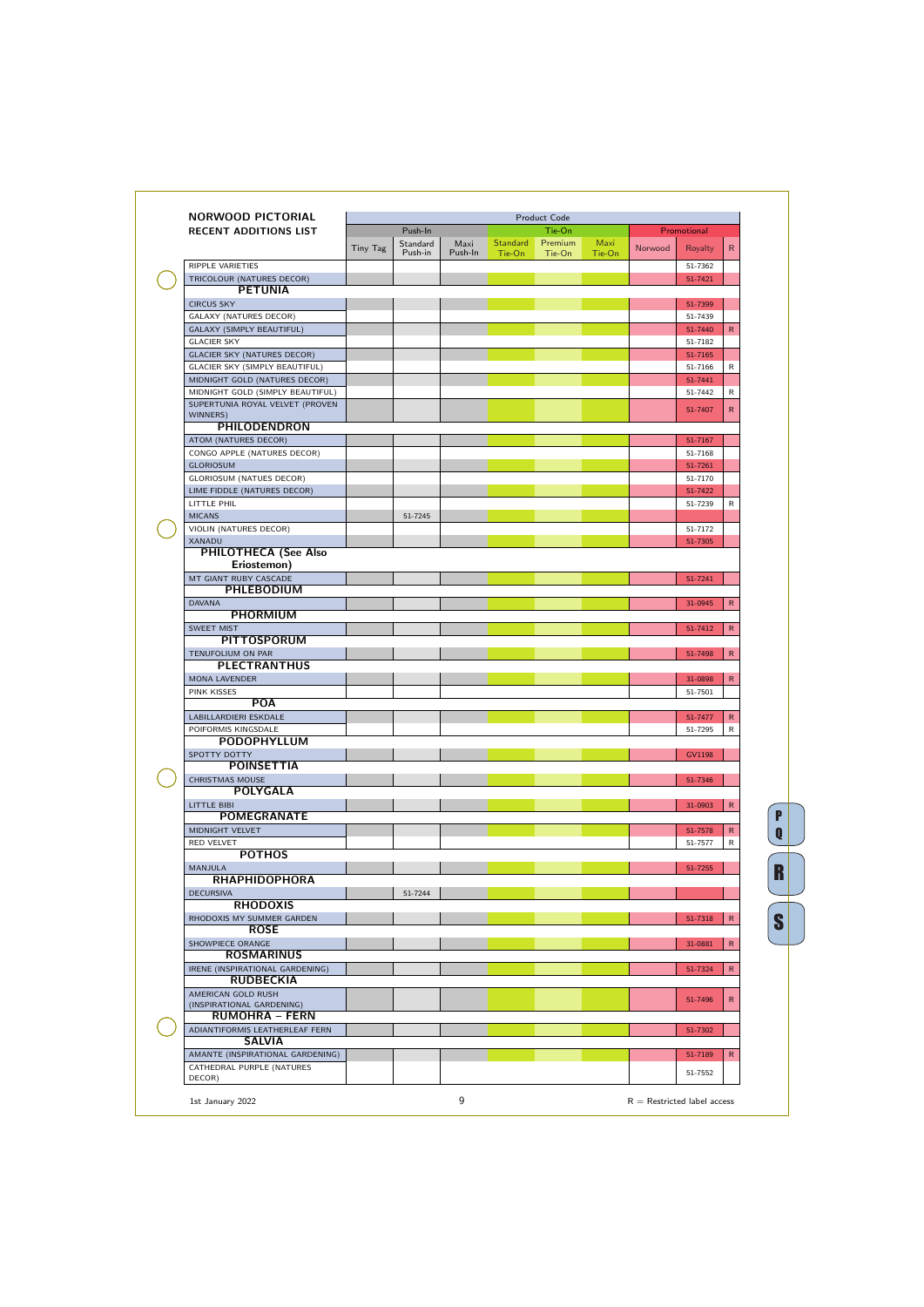| <b>NORWOOD PICTORIAL</b>                             |          |                     |                 |                           | <b>Product Code</b> |                |                               |               |              |
|------------------------------------------------------|----------|---------------------|-----------------|---------------------------|---------------------|----------------|-------------------------------|---------------|--------------|
| <b>RECENT ADDITIONS LIST</b>                         |          | Push-In             |                 |                           | Tie-On              |                |                               | Promotional   |              |
|                                                      | Tiny Tag | Standard<br>Push-in | Maxi<br>Push-In | <b>Standard</b><br>Tie-On | Premium<br>Tie-On   | Maxi<br>Tie-On | Norwood                       | Royalty       | R            |
| CATHEDRAL PURPLE (SIMPLY<br><b>BEAUTIFUL)</b>        |          |                     |                 |                           |                     |                |                               | 51-7553       | $\mathsf{R}$ |
| KISSES AND WISHES                                    |          |                     |                 |                           |                     |                |                               | 31-0896       | R            |
| <b>LAKE MCKENZIE</b>                                 |          |                     |                 |                           |                     |                |                               | 51-7205       |              |
| LAKE SPENSER                                         |          |                     |                 |                           |                     |                |                               | 51-7206       |              |
| <b>LAKE STRAWBERRY</b>                               |          |                     |                 |                           |                     |                |                               | 51-7207       |              |
| <b>LAKE TAHOE</b>                                    |          |                     |                 |                           |                     |                |                               | 51-7204       |              |
| MICROYPHYLLA CANDLEGLOW                              |          |                     |                 |                           |                     |                |                               | GV1201        |              |
| MIRAGE WHITE (NATURES DECOR)                         |          |                     |                 |                           |                     |                |                               | 51-7173       |              |
| MIRAGE WHITE (SIMPLY BEAUTIFUL)                      |          |                     |                 |                           |                     |                |                               | 51-7174       | R            |
| SANTA BARBARA                                        |          |                     |                 |                           |                     |                |                               | 51-7315       | R            |
| WHITE FLAME (NATURES DECOR)                          |          |                     |                 |                           |                     |                |                               | 51-7175       |              |
| WHITE FLAME (SIMPLY BEAUTIFUL)<br><b>SANSEVIERIA</b> |          |                     |                 |                           |                     |                |                               | 51-7176       | R            |
| <b>CROCODILE (NATURES DECOR</b><br>SUCCULENT)        |          |                     |                 |                           |                     |                |                               | 51-7177       |              |
| <b>SCAEVOLA</b>                                      |          |                     |                 |                           |                     |                |                               |               |              |
| WHITE RIBBON (INSPIRATIONAL<br>GARDENING)            |          |                     |                 |                           |                     |                |                               | 51-7557       | R.           |
| <b>SCHEFFLERA</b>                                    |          |                     |                 |                           |                     |                |                               |               |              |
| ARBORICOLA (NATURES DECOR)                           |          |                     |                 |                           |                     |                |                               | 51-7178       |              |
| SOLIEL                                               |          |                     |                 |                           |                     |                |                               | 51-7257       |              |
| <b>SCHISMATOGLOTTIS</b>                              |          |                     |                 |                           |                     |                |                               |               |              |
| SPOTTY (NATURES DECOR)                               |          |                     |                 |                           |                     |                |                               | 51-7275       |              |
| <b>SEDUM</b>                                         |          |                     |                 |                           |                     |                |                               |               |              |
| <b>ADOLPHII</b>                                      |          |                     |                 |                           |                     |                |                               | 51-7287       |              |
| ASSORTED STONECROP SUCCULENT<br>COLLECTION           |          |                     |                 |                           |                     |                |                               | 51-7123       | R            |
| CHOCOLATE BLOB ROBINSONS NZ                          |          |                     |                 |                           |                     |                |                               | 51-7329       | $\mathsf{R}$ |
| <b>GOLD BLOB ROBINSONS NZ</b>                        |          |                     |                 |                           |                     |                |                               | 51-7330       | R            |
| <b>GREEN BLOB ROBINSONS NZ</b>                       |          |                     |                 |                           |                     |                |                               | 51-7328       | $\mathsf{R}$ |
| <b>GREY BLOB ROBINSONS NZ</b>                        |          |                     |                 |                           |                     |                |                               | 51-7331       | R            |
| PATS PINK                                            |          |                     |                 |                           |                     |                |                               | 51-7288       |              |
| PURPLE BLOB ROBINSONS NZ                             |          |                     |                 |                           |                     |                |                               | 51-7332       | R            |
| RAINBOW BLOB ROBINSONS NZ                            |          |                     |                 |                           |                     |                |                               | 51-7334       | $\mathsf{R}$ |
| SILVER BLOB ROBINSONS NZ<br><b>SEMPERVIVUM</b>       |          |                     |                 |                           |                     |                |                               | 51-7333       | R            |
| ARACHNOIDEUM GOLD NUGGET                             |          |                     |                 |                           |                     |                |                               |               |              |
| (CHICK CHARMS)                                       |          |                     |                 |                           |                     |                |                               | 51-7310       | $\mathsf{R}$ |
| <b>SENECIO</b>                                       |          |                     |                 |                           |                     |                |                               |               |              |
| PEREGRINUS THE DOLPHIN PLANT                         |          |                     |                 |                           |                     |                |                               | 51-7193       |              |
| SENECIO                                              |          | 51-7455             |                 |                           |                     |                |                               |               |              |
| <b>SPATHIPHYLLUM</b>                                 |          |                     |                 |                           |                     |                |                               |               |              |
| VARIGATED (NATURES DECOR)                            |          |                     |                 |                           |                     |                |                               | 51-7179       |              |
| <b>STOKESIA</b>                                      |          |                     |                 |                           |                     |                |                               |               |              |
| KLAUS JELITTO (INSPRIRATIONAL<br>GRADENING)          |          |                     |                 |                           |                     |                |                               | 51-7464       | $\mathsf{R}$ |
| LAEVIS KLAUS JELITTO GARDEN<br>VOGUE                 |          |                     |                 |                           |                     |                |                               | GV1223        |              |
| LAEVIS MEGA MELS GARDEN VOGUE                        |          |                     |                 |                           |                     |                |                               | <b>GV1222</b> |              |
| MEL'S BLUE (INSPIRATIONAL                            |          |                     |                 |                           |                     |                |                               |               |              |
| GARDENING)                                           |          |                     |                 |                           |                     |                |                               | 51-7463       | R            |
| <b>STRAWBERRY</b>                                    |          |                     |                 |                           |                     |                |                               |               |              |
| <b>RED FLOWERING</b>                                 |          |                     |                 |                           |                     |                |                               | 51-7390       |              |
| <b>SYNGONIUM</b>                                     |          |                     |                 |                           |                     |                |                               |               |              |
| PODOPHYLLUM DAZZLE COLOUR<br>(NATURES DECOR)         |          |                     |                 |                           |                     |                |                               | 51-7272       |              |
| PODOPHYLLUM FANTASY                                  |          |                     |                 |                           |                     |                |                               | 51-7363       |              |
| PODOPHYLLUM MOJITO                                   |          |                     |                 |                           |                     |                |                               | 51-7364       |              |
| PODOPHYLLUM PANDA                                    |          |                     |                 |                           |                     |                |                               | 51-7365       |              |
| <b>WENDLANDII THREE KINGS</b><br><b>SYZYGIUM</b>     |          |                     |                 |                           |                     |                |                               | 51-7366       |              |
| <b>AUSTRALE BIG RED</b>                              |          |                     |                 |                           |                     |                |                               | 31-0906       | $\mathsf{R}$ |
| PANICULATUM EXTRA                                    |          |                     |                 |                           |                     |                |                               | 31-0837       |              |
| <b>TELOPEA</b>                                       |          |                     |                 |                           |                     |                |                               |               |              |
| DIGGER (WILD BRUMBY WARATAHS)                        |          |                     |                 |                           |                     |                |                               | 31-0853       | $\mathsf{R}$ |
| <b>GEORGIE GIRL (WILD BRUMBY</b>                     |          |                     |                 |                           |                     |                |                               | 31-0854       | R            |
| WARATAHS)                                            |          |                     |                 |                           |                     |                |                               |               |              |
| 1st January 2022                                     |          |                     | 10              |                           |                     |                | $R =$ Restricted label access |               |              |

 $\frac{1}{\sqrt{1}}$ S<br>T<br>U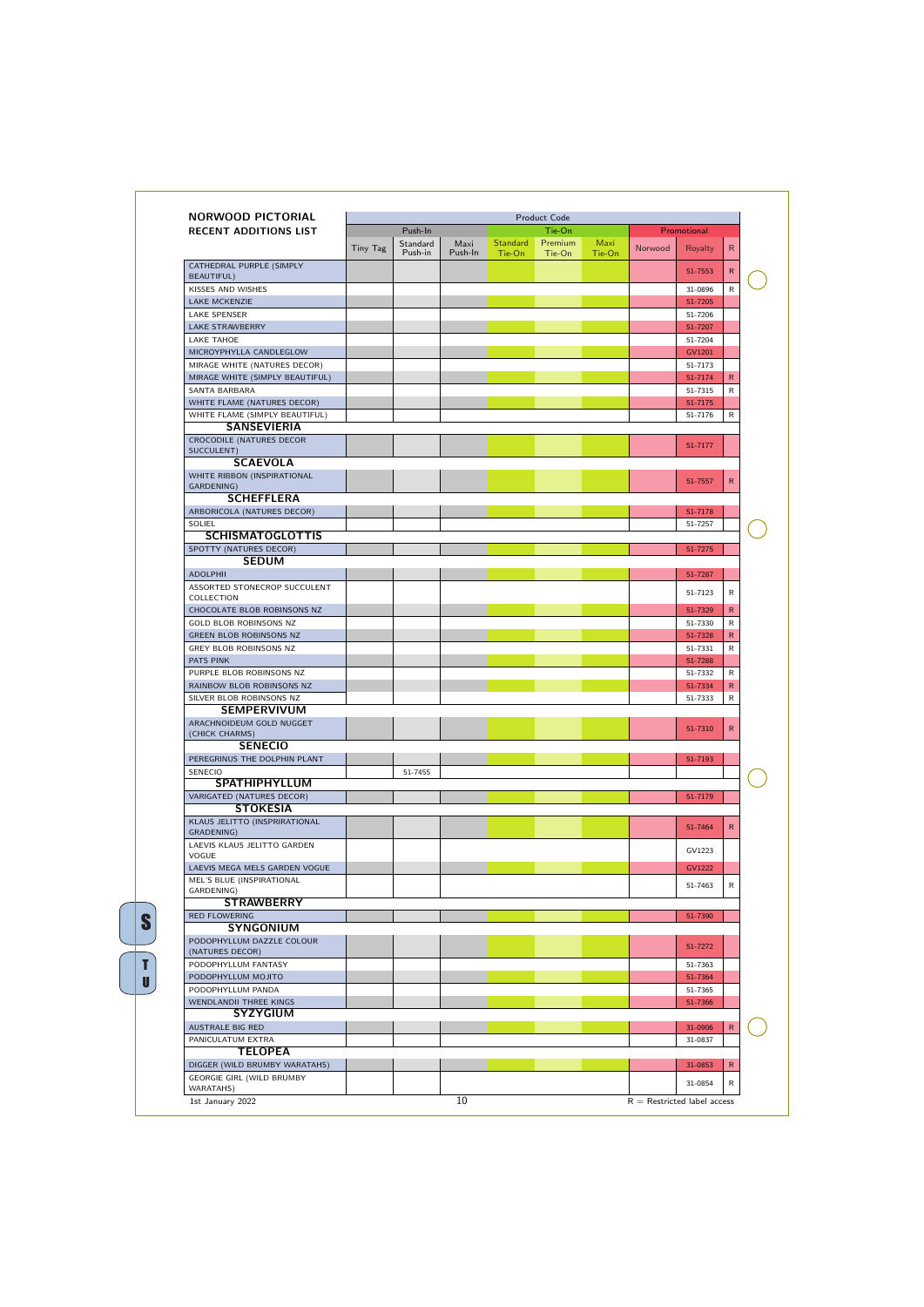| NORWOOD PICTORIAL                              |          |                     |                 |                           | <b>Product Code</b> |                |         |             |              |
|------------------------------------------------|----------|---------------------|-----------------|---------------------------|---------------------|----------------|---------|-------------|--------------|
| <b>RECENT ADDITIONS LIST</b>                   |          | Push-In             |                 |                           | Tie-On              |                |         | Promotional |              |
|                                                | Tiny Tag | Standard<br>Push-in | Maxi<br>Push-In | <b>Standard</b><br>Tie-On | Premium<br>Tie-On   | Maxi<br>Tie-On | Norwood | Royalty     | $\mathsf{R}$ |
| MALLEE BOY (WILD BRUMBY<br><b>WARATAHS)</b>    |          |                     |                 |                           |                     |                |         | 31-0855     | $\mathsf{R}$ |
| SUGAR PLUM (WILD BRUMBY<br><b>WARATAHS)</b>    |          |                     |                 |                           |                     |                |         | 31-0856     | $\mathsf{R}$ |
| <b>TIBOUCHINA</b>                              |          |                     |                 |                           |                     |                |         |             |              |
| PEACE BABY (FANTASY FLOWERS)                   |          |                     |                 |                           |                     |                |         | 31-0923     | ${\sf R}$    |
| <b>TOMATO</b>                                  |          |                     |                 |                           |                     |                |         |             |              |
| <b>CHEROKEE PURPLE</b>                         |          | 51-7451             |                 |                           |                     |                |         |             |              |
| <b>CHERRY ROMA</b>                             |          | 51-7450             |                 |                           |                     |                |         |             |              |
| <b>TRACHELOSPERMUM</b>                         |          |                     |                 |                           |                     |                |         |             |              |
| <b>ASIATICUM VARIEGATED</b>                    |          |                     |                 |                           |                     |                |         | 51-7203     |              |
| JASMINOIDES TRICOLOUR STAR<br><b>JASMINE</b>   |          |                     |                 |                           |                     |                |         | 51-7306     |              |
| <b>VERBENA</b>                                 |          |                     |                 |                           |                     |                |         |             |              |
| <b>BONARIENSIS METEOR SHOWER</b>               |          |                     |                 |                           |                     |                |         | 51-7344     | $\mathsf{R}$ |
| CADET VIOLET BLUE (NATURES<br>DECOR)           |          |                     |                 |                           |                     |                |         | 51-7180     |              |
| CADET VIOLET BLUE (SIMPLY<br><b>BEAUTIFUL)</b> |          |                     |                 |                           |                     |                |         | 51-7181     | $\mathsf{R}$ |
| <b>VIBURNUM</b>                                |          |                     |                 |                           |                     |                |         |             |              |
| ODORATISSIMUM COPPERTOP (DESIGN<br>EDGE)       |          |                     |                 |                           |                     |                |         | 51-7229     | R            |
| <b>TINUS ANVI</b>                              |          |                     |                 |                           |                     |                |         | 51-7252     |              |
| <b>WISTERIA</b>                                |          |                     |                 |                           |                     |                |         |             |              |
| <b>AMETHYST FALLS</b>                          |          |                     |                 |                           |                     |                |         | 31-0933     | $\mathsf{R}$ |
| <b>XANTHOSTEMON</b>                            |          |                     |                 |                           |                     |                |         |             |              |
| <b>FAIRHILL GOLD</b>                           |          |                     |                 | 31-0879                   |                     |                |         |             |              |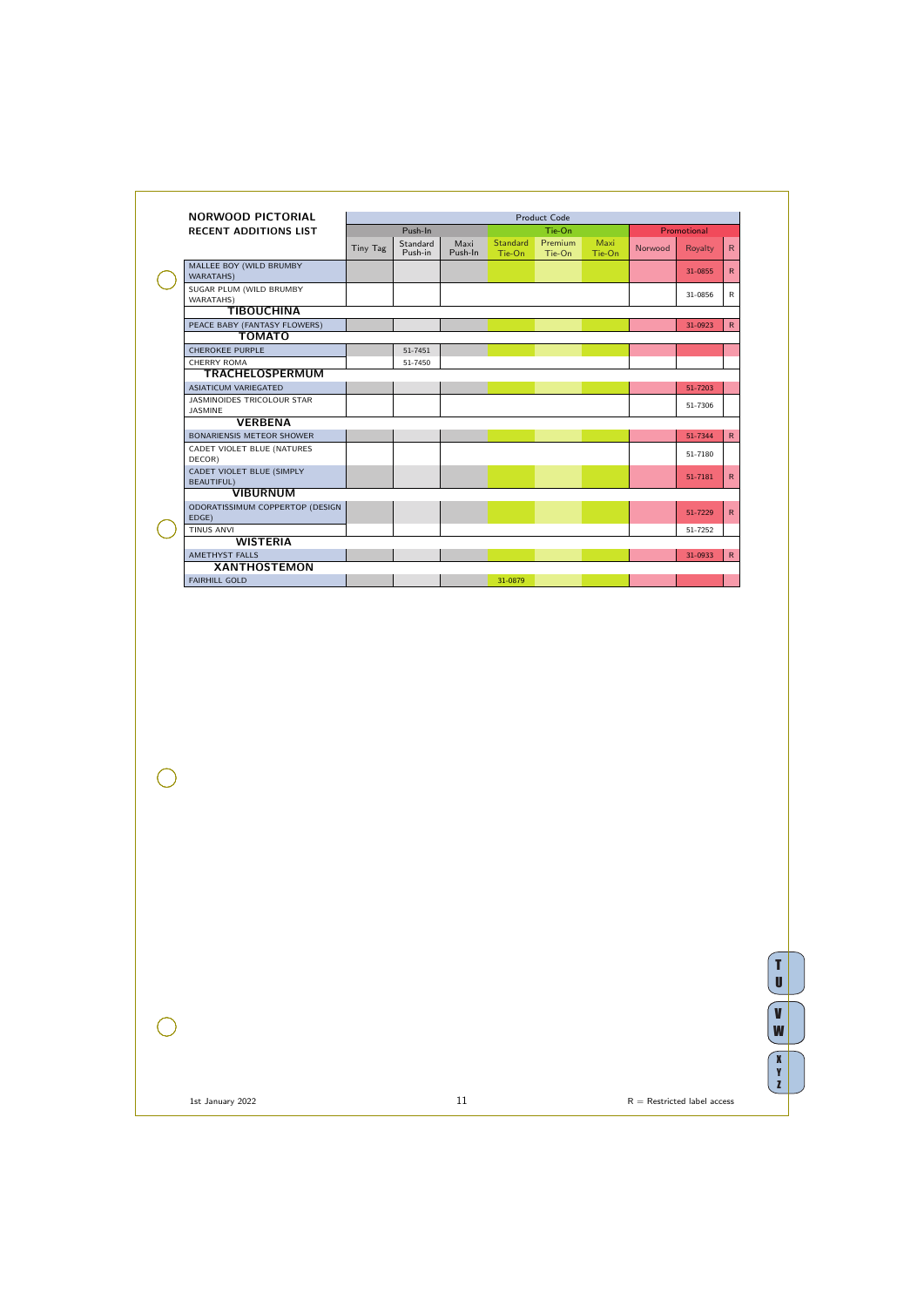|                                  | ALLOCASUARINA                          | 9 ARCTOTIS                                            |
|----------------------------------|----------------------------------------|-------------------------------------------------------|
|                                  | 2 ALMOND                               | 10 ARDISIA                                            |
|                                  | 2 ALNUS                                | 10 ARENARIA                                           |
|                                  | 2 ALOCASIA                             | 10 ARGYRANTHEMUM                                      |
|                                  | 2 ALOE                                 | 10 ARMERIA                                            |
|                                  | 3 ALONSOA                              | 12 ARMORACIA                                          |
|                                  | 3 ALOYSIA                              | 12 ARRABIDAEA                                         |
|                                  | 3 ALPINIA                              | 12 ARTEMISIA                                          |
|                                  | 3 ALSTROEMERIA                         | 12 ARTHROPODIUM                                       |
|                                  | 4 ALTERNANTHERA                        | 12 ARTICHOKE                                          |
|                                  | 4 ALYOGYNE                             | 13 ARYTERA                                            |
|                                  | 4 ALYSSUM                              | 13 ASARINA                                            |
|                                  | 4 AMARANTHUS                           | 13 ASCLEPIAS                                          |
|                                  | 4 AMARYLLIS                            | 13 ASIAN ORIENTAL VEGETABLE                           |
|                                  | 4 ANACYCLUS                            | 13 ASPARAGUS                                          |
|                                  | 4 ANCHUSA                              | 13 ASPIDISTRA                                         |
|                                  | 5 ANDROMEDA                            | 13 ASPLENIUM                                          |
|                                  | 5 ANEMONE                              | 13 ASTARTEA                                           |
|                                  | 5 ANGELONIA                            | 14 ASTELIA                                            |
|                                  | 5 ANGIOPTERIS                          | 15 ASTER                                              |
|                                  | 5 ANGOPHORA                            | 15 ASTERISCUS                                         |
|                                  | 5 ANIGOZANTHOS (See also Kangaroo Paw) | 15 ASTILBE                                            |
|                                  | 5 ANISE HYSSOP (See also Agastache)    | 16 ASTRANTIA                                          |
|                                  | 6 ANISODONTEA                          | 16 ASYSTASIA                                          |
|                                  | 6 ANNONA                               | <b>ATHYRIUM</b><br>16                                 |
|                                  | 6 ANTHEMIS                             | 16 ATRIPLEX                                           |
|                                  | 7 ANTHRISCUS                           | 16 AUBRIETA                                           |
| ise Hyssop)                      | 7 ANTHURIUM                            | 16 AUCUBA                                             |
|                                  | <b>ANTIRRHINUM</b><br>8                | <b>AUSTROMYRTUS</b><br>17                             |
|                                  | 8 APHANOPETALUM                        | <b>AVOCADO</b><br>17                                  |
|                                  | 8 APHELANDRA                           | <b>AZALEA</b><br>17                                   |
|                                  | 8 APPLE (See also Malus)               | <b>AZARA</b><br>17                                    |
|                                  | 8 APRICOT                              | <b>BABIANA</b><br>17                                  |
|                                  | 9 APTENIA                              | <b>BACKHOUSIA</b><br>18                               |
|                                  | 9 AQUILEGIA                            | <b>BACOPA</b> (See also Sutera)<br>18                 |
|                                  | 9 ARABIS                               | <b>BAECKEA</b><br>18                                  |
|                                  | 9 ARAUCARIA                            | <b>BALLOTA</b><br>18                                  |
|                                  | <b>ARBUTUS</b><br>9                    | <b>BALOSKION</b><br>18                                |
| $\pmb{\mathbb{X}}$<br>Y          | <b>ARCHIDENDRON</b><br>9               | <b>BAMBOO</b><br>18                                   |
| $\mathbf{z}$<br>1st January 2022 | <b>ARCHONTOPHOENIX</b><br>9<br>12      | <b>BAMBUSA</b><br>18<br>$R =$ Restricted label access |
|                                  |                                        |                                                       |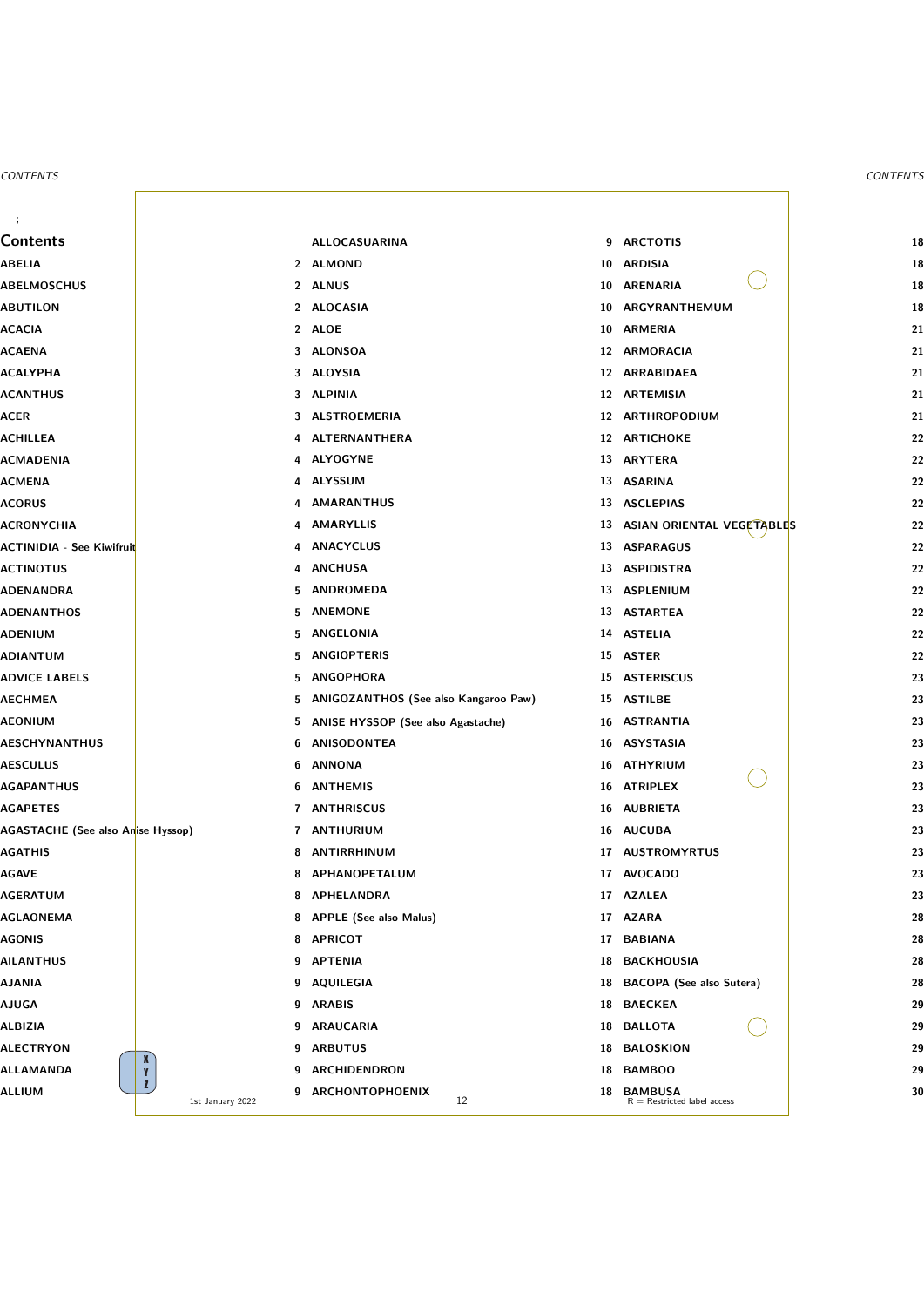|                  | 30              | <b>BREYNIA</b>                           | 39 | <b>CAMPSIS</b>                                                       |
|------------------|-----------------|------------------------------------------|----|----------------------------------------------------------------------|
|                  | 31              | <b>BROCCOLI</b>                          | 39 | <b>CANDYTUFT</b>                                                     |
|                  | 31              | <b>BROMELIAD</b>                         | 39 | <b>CANNA</b>                                                         |
|                  | 31              | <b>BROWALLIA (See also Streptosolen)</b> | 39 | <b>CANTELOUPE</b>                                                    |
|                  | 31              | <b>BRUGMANSIA</b>                        | 39 | <b>CANTUA</b>                                                        |
|                  | 31              | <b>BRUNFELSIA</b>                        | 39 | <b>CAPE GOOSEBERRY</b>                                               |
| <b>LOURWAVE</b>  | 31              | <b>BRUNNERA</b>                          | 39 | <b>CAPSICUM (See also Chilli)</b>                                    |
|                  | 31              | <b>BRUSSELS SPROUTS</b>                  | 39 | <b>CARAWAY</b>                                                       |
|                  | 31              | <b>BUCKINGHAMIA</b>                      | 40 | <b>CAREX</b>                                                         |
| µs)              | 32              | <b>BUDDLEIA (BUDDLEJA)</b>               | 40 | <b>CARISSA</b>                                                       |
|                  | 32              | <b>BUTIA</b>                             | 40 | <b>CARLUDOVICA</b>                                                   |
|                  | 32              | <b>BUXUS</b>                             | 40 | <b>CARNATION</b>                                                     |
|                  | 32 <sub>2</sub> | <b>CABBAGE</b>                           | 40 | <b>CAROB</b>                                                         |
|                  | 32 <sub>2</sub> | <b>CACTUS</b>                            | 41 | <b>CARPENTARIA</b>                                                   |
|                  | 32              | <b>CAESALPINIA</b>                       | 41 | <b>CARPHALEA</b>                                                     |
|                  | 33              | <b>CALADIUM</b>                          | 41 | <b>CARPOBROTUS</b>                                                   |
|                  | 33              | <b>CALAMAGROSTIS</b>                     | 41 | <b>CARROT</b>                                                        |
|                  | 33              | <b>CALAMONDIN (See Also Cumquat)</b>     | 41 | <b>CARYOPTERIS</b>                                                   |
|                  | 33              | <b>CALATHEA</b>                          | 41 | <b>CARYOTA</b>                                                       |
|                  | 33              | <b>CALCEOLARIA</b>                       | 41 | <b>CASSIA (See also Senna)</b>                                       |
|                  | 33              | <b>CALENDULA</b>                         | 41 | CASTANOSPERMUM                                                       |
|                  | 33              | <b>CALIBRACHOA</b>                       |    | 41 CASUARINA (See also Allocasu                                      |
|                  |                 | 33 CALLA                                 | 45 | <b>CAT MINT</b>                                                      |
|                  | 33              | <b>CALLIANDRA</b>                        | 45 | <b>CATNIP</b>                                                        |
|                  | 34              | <b>CALLICARPA</b>                        | 45 | <b>CAULIFLOWER</b>                                                   |
|                  |                 | 34 CALLICOMA                             | 45 | <b>CAUTION</b>                                                       |
|                  | 34              | <b>CALLISIA</b>                          | 45 | <b>CEANOTHUS</b>                                                     |
|                  | 34              | <b>CALLISTACHYS</b>                      | 45 | <b>CEDRELA (See also Toona)</b>                                      |
|                  |                 | <b>34 CALLISTEMON</b>                    | 45 | <b>CEDRUS</b>                                                        |
|                  |                 | 34 CALLITRIS                             | 47 | <b>CELERY</b>                                                        |
|                  | 35              | <b>CALLUNA</b>                           | 47 | <b>CELOSIA</b>                                                       |
|                  | 35              | CALOCEPHALUS                             | 47 | <b>CENTAUREA</b>                                                     |
|                  | 35              | CALODENDRUM                              | 47 | <b>CENTELLA</b>                                                      |
|                  | 35              | CALOPHYLLUM                              | 47 | <b>CENTRADENIA</b>                                                   |
|                  | 37              | <b>CALOTHAMNUS</b>                       | 47 | <b>CENTRANTHUS</b>                                                   |
|                  |                 | 37 CALTHA                                | 47 | CEPHALOPHYLLUM                                                       |
|                  | 37              | <b>CALYTRIX</b>                          | 47 | <b>CEPHALOTAXUS</b>                                                  |
|                  | 37              | <b>CAMELLIA</b>                          | 47 | <b>CERASTIUM</b>                                                     |
|                  | 37              | <b>CAMELLIA JAPONICA</b>                 | 48 | <b>CERATONIA</b>                                                     |
|                  | 38              | <b>CAMELLIA SASANQUA</b>                 | 51 | $\mathbf{x}$<br>CERATOPETALUM<br>Y                                   |
| 1st January 2022 | 39              | <b>CAMPANULA</b><br>13                   | 52 | $\mathbf{z}$<br><b>CERATOSTIGMA</b><br>$R =$ Restricted label access |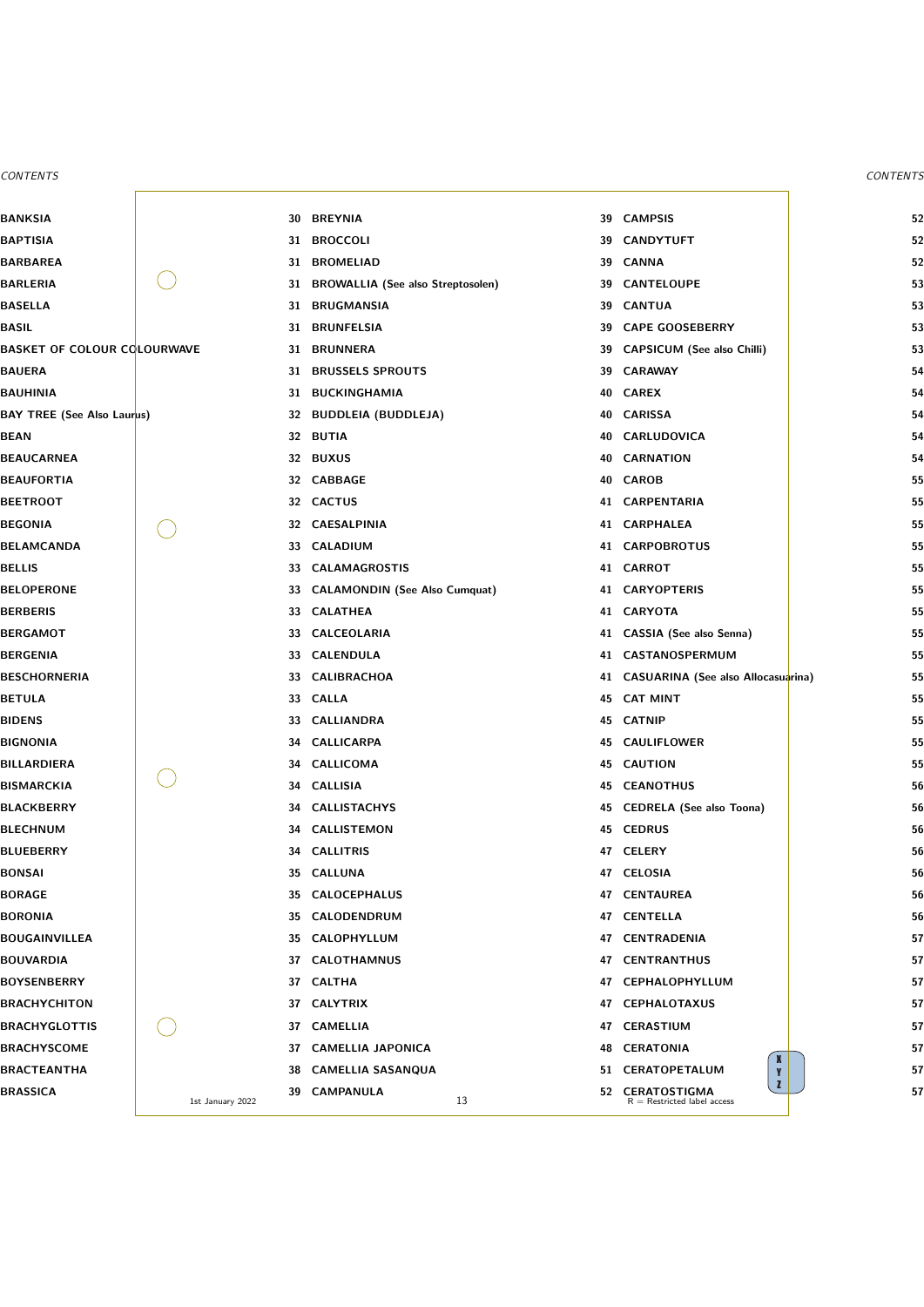|                        | 57 | <b>COCKSCOMB</b>                  | 61 | <b>CRYPTOCARYA</b>                              |
|------------------------|----|-----------------------------------|----|-------------------------------------------------|
|                        | 57 | <b>CODIAEUM (See also Croton)</b> | 61 | <b>CRYPTOMERIA</b>                              |
|                        |    | 57 COFFEA                         |    | <b>61 CTENANTHE</b>                             |
|                        | 57 | <b>COLEONEMA</b>                  | 61 | <b>CUCUMBER</b>                                 |
|                        | 57 | <b>COLEUS</b>                     | 61 | <b>CUMIN</b>                                    |
|                        |    | 58 COLOCASIA                      |    | 62 CUMQUAT - FORTUNELLA                         |
|                        |    | 58 COLUMNEA                       | 62 | <b>CUNONIA</b>                                  |
|                        | 58 | <b>COMBRETUM</b>                  | 62 | <b>CUPANIOPSIS</b>                              |
|                        | 58 | <b>COMFREY</b>                    |    | 62 CUPHEA                                       |
|                        | 58 | <b>CONFETTI</b>                   |    | 62 CUPRESSOCYPARIS                              |
|                        | 58 | <b>CONIFER</b>                    | 62 | <b>CUPRESSUS</b>                                |
| Erysimum)              | 58 | <b>CONOSTYLIS</b>                 | 62 | <b>CURCUMA</b>                                  |
|                        | 58 | <b>CONVALLARIA</b>                | 63 | <b>CURRANTS (See also Ribes)</b>                |
|                        | 58 | <b>CONVOLVULUS</b>                | 63 | <b>CURRY PLANT</b>                              |
|                        | 58 | <b>COPROSMA</b>                   | 63 | <b>CUSTARD APPLE</b>                            |
|                        | 58 | <b>CORDYLINE</b>                  |    | 63 CYATHEA                                      |
|                        | 58 | <b>COREOPSIS</b>                  | 65 | <b>CYCAS</b>                                    |
|                        | 59 | <b>CORIANDER</b>                  |    | <b>66 CYCLAMEN</b>                              |
|                        | 59 | <b>CORNFLOWER</b>                 |    | 66 CYMBALARIA                                   |
|                        | 59 | <b>CORNSALAD</b>                  | 66 | <b>CYMBIDIUM</b>                                |
|                        | 59 | <b>CORNUS</b>                     | 66 | <b>CYMBOPOGON</b>                               |
|                        | 59 | <b>CORONIDIUM</b>                 | 66 | CYNOGLOSSUM                                     |
|                        |    | 59 CORREA                         | 66 | <b>CYPERUS</b>                                  |
|                        | 59 | <b>CORTADERIA</b>                 | 66 | <b>CYPHOMANDRA</b>                              |
|                        | 59 | <b>CORYDALIS</b>                  | 66 | <b>CYRTANTHUS</b>                               |
| also Helichrysum)      | 59 | <b>CORYMBIA</b>                   | 67 | <b>CYRTOMIUM</b>                                |
|                        | 59 | <b>COSMOS</b>                     | 67 | <b>CYRTOSTACHYS</b>                             |
|                        | 59 | <b>COSTUS</b>                     | 67 | <b>CYTISUS (See also Genista)</b>               |
|                        |    | 60 COTINUS                        | 67 | <b>DABOECIA</b>                                 |
|                        | 60 | <b>COTONEASTER</b>                | 67 | <b>DACRYDIUM</b>                                |
|                        |    | 60 COTYLEDON                      | 67 | <b>DACTYLIS</b>                                 |
|                        | 60 | <b>CRANBERRY</b>                  | 67 | <b>DAHLIA</b>                                   |
|                        | 60 | <b>CRASSULA</b>                   | 67 | <b>DAMPIERA</b>                                 |
|                        | 60 | <b>CRATAEGUS</b>                  | 68 | <b>DAPHNE</b>                                   |
|                        |    | 60 CRESS                          | 68 | <b>DARLINGIA</b>                                |
|                        | 60 | <b>CRINUM</b>                     | 68 | <b>DARWINIA</b>                                 |
|                        |    | 61 CROCUS                         | 68 | <b>DATURA</b>                                   |
|                        | 61 | <b>CROSSANDRA</b>                 | 68 | <b>DAVALLIA</b>                                 |
| $\pmb{\mathbb{X}}$     | 61 | <b>CROTON (See also Codiaeum)</b> | 68 | <b>DAVIDSONIA</b>                               |
| Y                      | 61 | <b>CROWEA</b>                     | 68 | DECASPERMUM                                     |
| Z,<br>1st January 2022 | 61 | <b>CRYPTANTHUS</b><br>14          | 68 | <b>DELONIX</b><br>$R =$ Restricted label access |
|                        |    |                                   |    |                                                 |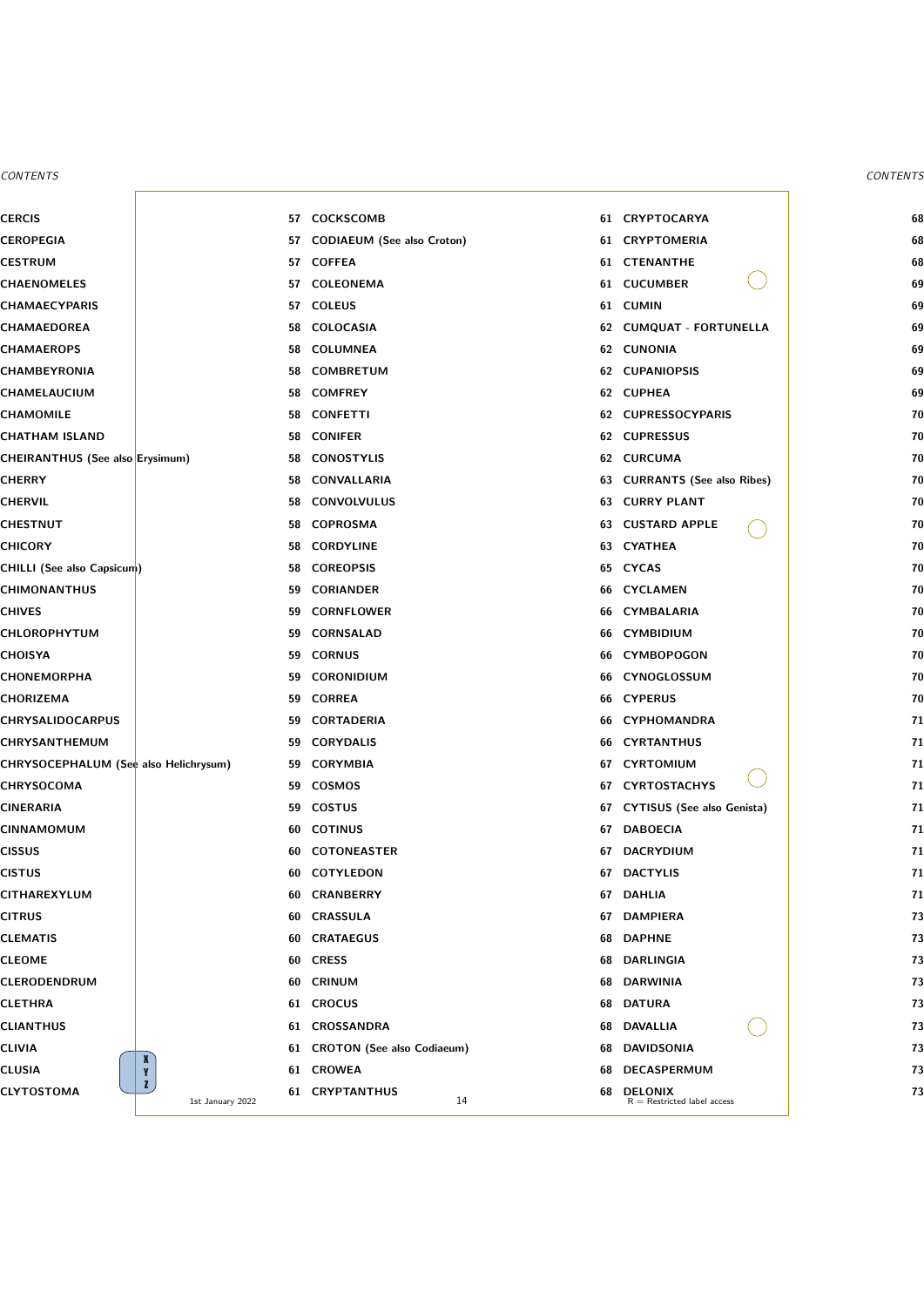|                  |    | 73 DYPSIS                                    |    | 80 EURYOPS                                      |
|------------------|----|----------------------------------------------|----|-------------------------------------------------|
|                  |    | 74 DYSOXYLUM                                 | 80 | <b>EUSTOMA</b>                                  |
|                  |    | 74 ECHEVERIA                                 |    | 80 EUTAXIA                                      |
|                  |    | 74 ECHINACEA                                 |    | 81 EVODIELLA                                    |
|                  |    | 74 ECHINOCACTUS                              |    | 82 EVOLVULUS                                    |
|                  |    | 74 ECHINOPS                                  |    | 82 EXACUM                                       |
|                  |    | <b>74 ECHINOPSIS</b>                         |    | 82 EXOCHORDA                                    |
|                  |    | 74 ECHIUM                                    |    | 82 FAGUS                                        |
|                  |    | 75 EGGPLANT                                  |    | 82 FATSIA                                       |
|                  | 77 | <b>EHRETIA</b>                               |    | 82 FEIJOA                                       |
|                  |    | 77 ELAEAGNUS                                 |    | 82 FELICIA                                      |
|                  |    | 77 ELAEOCARPUS                               |    | 82 FENNEL                                       |
|                  |    | 77 ELYMUS                                    |    | 82 FERN                                         |
|                  |    | 77 EMBOTHRIUM                                |    | 82 FESTUCA                                      |
|                  | 77 | <b>ENDIVE</b>                                |    | 82 FEVERFEW                                     |
|                  | 77 | <b>EOIPREMNUM</b>                            |    | 82 FICUS                                        |
|                  |    | <b>78 EPACRIS</b>                            |    | 82 FIG                                          |
|                  | 78 | <b>EPIPREMNUM</b>                            |    | 82 FITTONIA                                     |
|                  | 78 | <b>EREMOPHILA</b>                            |    | 83 FLINDERSIA                                   |
|                  | 78 | <b>ERICA</b>                                 |    | 83 FORSYTHIA                                    |
|                  | 78 | <b>ERIGERON</b>                              |    | 83 FOXGLOVE                                     |
|                  | 78 | <b>ERINUS</b>                                |    | 84 FRANGIPANI - (See also Plume                 |
|                  |    | 78 ERIOSTEMON (See also Philotheca)          | 84 | <b>FRAXINUS</b>                                 |
|                  | 78 | <b>ERODIUM</b>                               | 84 | <b>FREESIA</b>                                  |
|                  | 78 | <b>ERUCA</b>                                 | 84 | <b>FRITILLARIA</b>                              |
|                  | 78 | <b>ERVATAMIA</b>                             | 84 | <b>FUCHSIA</b>                                  |
|                  | 78 | <b>ERYNGIUM</b>                              | 84 | <b>FURCRAEA</b>                                 |
|                  | 79 | <b>ERYSIMUM (See also Cherianthus)</b>       | 84 | <b>GAILLARDIA</b>                               |
|                  | 79 | <b>ERYTHRINA</b>                             | 84 | <b>GALEGA</b>                                   |
|                  | 79 | <b>ESCALLONIA</b>                            | 84 | <b>GALPHIMIA</b>                                |
|                  | 79 | <b>ESCHSCHOLZIA</b>                          | 84 | <b>GAMOLEPIS</b>                                |
|                  | 79 | <b>ETLINGERA</b>                             | 85 | <b>GARDENIA</b>                                 |
|                  | 79 | <b>EUCALYPTUS</b>                            | 85 | <b>GARLIC</b>                                   |
|                  | 79 | <b>EUCHARIS</b>                              | 86 | <b>GARRYA</b>                                   |
|                  | 79 | <b>EUCOMIS</b>                               | 86 | <b>GARVINEA</b>                                 |
|                  | 79 | <b>EUGENIA</b>                               | 86 | <b>GASTERHAWORTHIA</b>                          |
|                  | 79 | <b>EUMORPHIA</b>                             | 86 | <b>GASTERIA</b>                                 |
|                  | 79 | <b>EUODIA</b>                                | 86 | <b>GASTERIA x ALOE</b>                          |
|                  | 79 | <b>EUONYMUS</b>                              | 86 | <b>GASTROLOBIUM (See also Bra</b><br>X          |
|                  | 79 | <b>EUPATORIUM</b>                            | 86 | <b>GAURA</b><br>Y<br>$\mathbf{z}$               |
| 1st January 2022 | 80 | <b>EUPHORBIA (See also Poinsettia)</b><br>15 | 86 | <b>GAZANIA</b><br>$R =$ Restricted label access |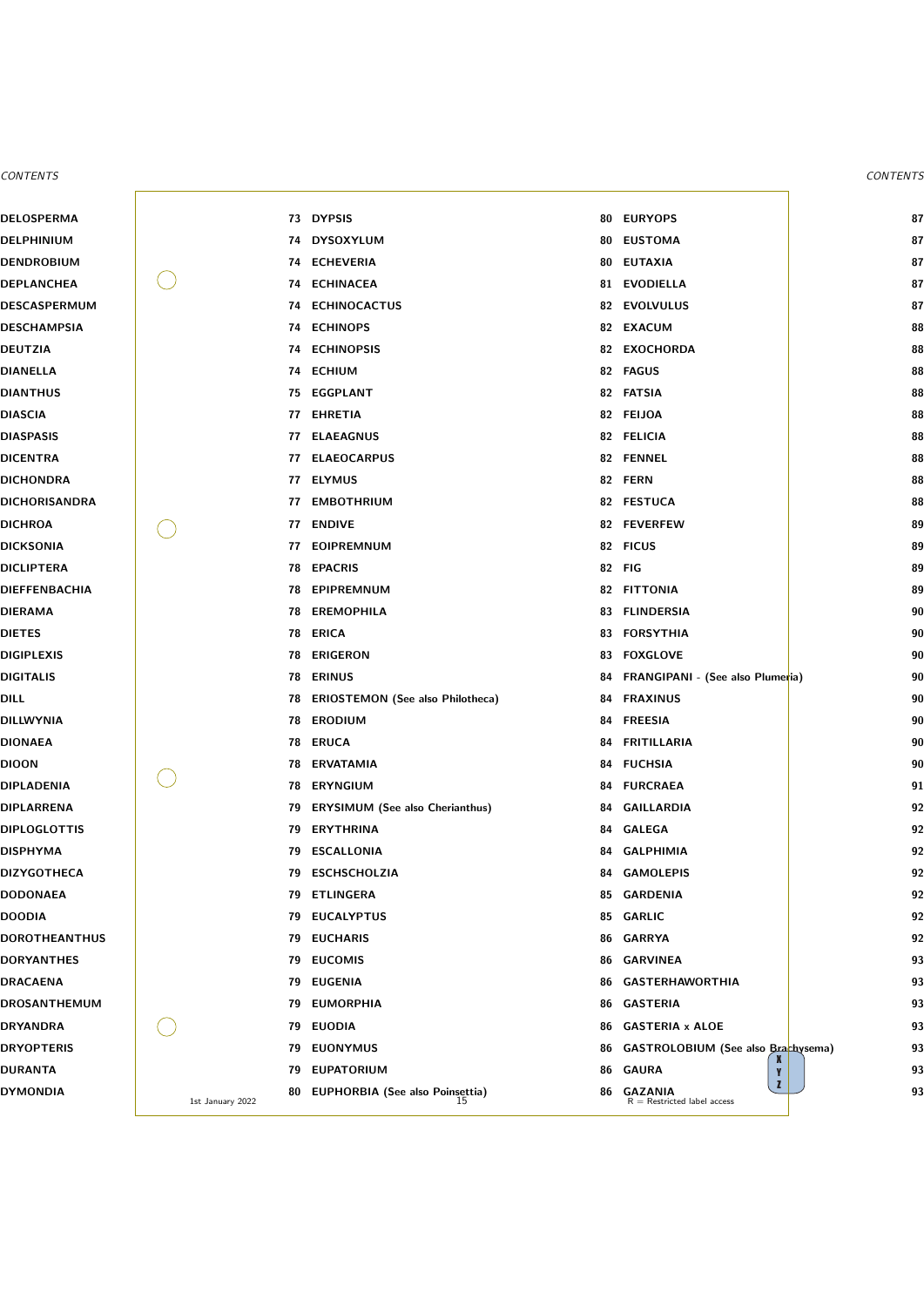|                                  | 94  | <b>HAKONECHLOA</b>                    | 102 | <b>HOHERIA</b>                                 |
|----------------------------------|-----|---------------------------------------|-----|------------------------------------------------|
|                                  | 94  | <b>HALGANIA</b>                       | 102 | HOLLYHOCK                                      |
| b)                               | 94  | <b>HAMAMELIS</b>                      | 102 | HOMALOMENA                                     |
|                                  | 94  | <b>HAMELIA</b>                        | 102 | <b>HOMORANTHUS</b>                             |
|                                  | 94  | <b>HANDLE</b>                         | 103 | <b>HORSERADISH</b>                             |
|                                  | 96  | <b>HARDENBERGIA</b>                   | 103 | <b>HOSTA</b>                                   |
|                                  | 96  | <b>HARPULLIA</b>                      |     | 103 HOVEA                                      |
|                                  | 97  | <b>HAWORTHIA</b>                      | 103 | <b>HOWEA</b>                                   |
|                                  | 97  | <b>HAZELNUT</b>                       | 103 | <b>HOYA</b>                                    |
|                                  | 97  | <b>HEARTSEASE</b>                     | 103 | <b>HUMULUS</b>                                 |
|                                  | 97  | <b>HEBE</b>                           | 103 | <b>HYACINTH</b>                                |
|                                  | 97  | <b>HEDERA - IVY</b>                   | 104 | <b>HYDRANGEA</b>                               |
|                                  | 97  | <b>HEDYCHIUM</b>                      | 104 | <b>HYLOCEREUS</b>                              |
|                                  | 97  | HELIANTHEMUM                          | 105 | <b>HYMENOCALLIS</b>                            |
|                                  | 97  | <b>HELIANTHUS</b>                     | 105 | HYMENOSPORUM                                   |
|                                  | 97  | HELICHRYSUM (See also Chrysocephalum) | 105 | <b>HYOPHORBE</b>                               |
|                                  | 97  | <b>HELICONIA</b>                      | 105 | <b>HYPERICUM</b>                               |
|                                  | 97  | <b>HELIOTROPE</b>                     | 105 | HYPOCALYMMA                                    |
|                                  | 97  | <b>HELIOTROPIUM</b>                   | 106 | <b>HYPOESTES</b>                               |
|                                  | 97  | <b>HELIPTERUM</b>                     | 106 | <b>HYSSOP</b>                                  |
|                                  | 97  | <b>HELLEBORUS</b>                     | 106 | <b>IBERIS</b>                                  |
|                                  | 97  | <b>HELMHOLTZIA</b>                    | 107 | <b>ILEX</b>                                    |
|                                  |     | 97 HELXINE                            | 107 | <b>IMPATIENS</b>                               |
|                                  | 97  | <b>HEMEROCALLIS</b>                   | 107 | <b>IMPATIENS - NEW GUINEA</b>                  |
|                                  | 98  | <b>HEMIANDRA</b>                      | 107 | <b>IMPERATA</b>                                |
|                                  | 98  | <b>HEMIGRAPHIS</b>                    | 107 | <b>INCARVILLEA</b>                             |
|                                  | 98  | <b>HEMIONITIS</b>                     | 107 | <b>INDIGOFERA</b>                              |
|                                  | 98  | HENDERACEUM                           | 107 | <b>INDOOR PLANT</b>                            |
|                                  | 98  | <b>HERBS</b>                          | 107 | <b>INTERFLORA</b>                              |
|                                  | 98  | <b>HESPERIS</b>                       | 107 | <b>IPOMOEA</b>                                 |
|                                  | 98  | <b>HETEROCENTRON</b>                  | 107 | <b>IRESINE</b>                                 |
|                                  |     | 102 HEUCHERA                          | 107 | <b>IRIS</b>                                    |
|                                  |     | 102 HEUCHERELLA                       | 108 | <b>ISOLEPIS</b>                                |
|                                  | 102 | <b>HIBBERTIA</b>                      | 108 | <b>ISOPOGON</b>                                |
|                                  |     | 102 HIBISCUS                          | 108 | <b>ISOTOMA</b>                                 |
|                                  | 102 | <b>HIBISCUS INSULARIS</b>             | 112 | <b>IXORA</b>                                   |
|                                  | 102 | <b>HIBISCUS MOSCHEUTOS</b>            | 112 | <b>JACARANDA</b>                               |
|                                  |     | 102 HIBISCUS MUTABILIS                | 112 | JACOBINIA (See also Justicia)                  |
|                                  | 102 | <b>HIBISCUS SPLENDENS</b>             | 112 | <b>JASMINUM</b>                                |
| $\pmb{\mathsf{X}}$<br>Y          | 102 | <b>HIBISCUS SYRIACUS</b>              |     | 112 JUNCUS                                     |
| $\mathbf{z}$<br>1st January 2022 |     | 102 HIBISCUS TILIACEUS<br>16          |     | 112 JUNIPERUS<br>$R =$ Restricted label access |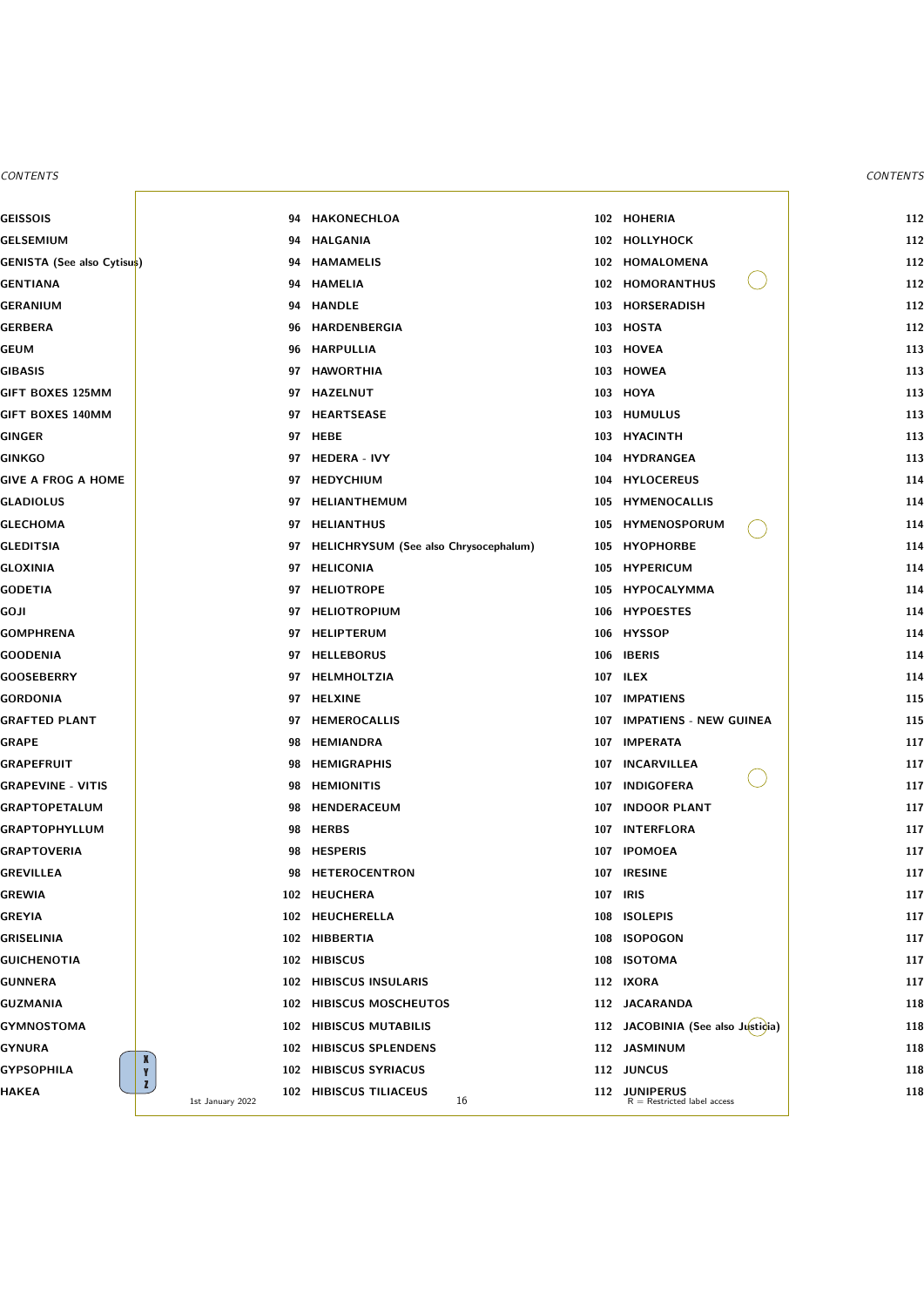|                  | 119 | <b>LEPIDOSPERMA</b>                 | 125 | <b>LUMA</b>                                         |
|------------------|-----|-------------------------------------|-----|-----------------------------------------------------|
|                  |     | 119 LEPTOSPERMUM                    |     | 125 LUPINUS                                         |
|                  | 119 | <b>LETTUCE</b>                      |     | 126 LUZULA                                          |
|                  | 119 | LEUCADENDRON                        |     | 126 LYCHEE                                          |
|                  | 119 | LEUCANTHEMUM                        | 127 | <b>LYCHNIS</b>                                      |
|                  | 119 | LEUCOPHYLLUM                        | 127 | <b>LYCIANTHES</b>                                   |
|                  | 119 | <b>LEUCOPHYTA</b>                   | 127 | LYCIUM (See also Goji Berry)                        |
|                  | 119 | <b>LEUCOTHOE</b>                    | 127 | <b>LYSIMACHIA</b>                                   |
|                  | 119 | <b>LEVISTICUM</b>                   | 127 | <b>LYTHRUM</b>                                      |
|                  | 119 | <b>LEWISIA</b>                      | 127 | LYTOCARYUM                                          |
|                  |     | 119 LIATRIS                         | 127 | <b>MACADAMIA</b>                                    |
|                  |     | 119 LIBERTIA                        | 128 | <b>MACARANGA</b>                                    |
|                  | 119 | <b>LICUALA</b>                      | 128 | <b>MACROPIDIA</b>                                   |
|                  |     | 119 LIGULARIA (see also Farfugium)  | 128 | <b>MACROZAMIA</b>                                   |
|                  | 120 | LIGUSTRUM                           | 128 | <b>MAGNOLIA</b>                                     |
|                  | 120 | LILIUM                              | 128 | <b>MAHONIA</b>                                      |
|                  |     | 120 LILLY PILLY (See Also Syzygium) | 128 | <b>MALCOMIA</b>                                     |
|                  |     | 120 LIME                            | 128 | <b>MALUS (See also Apple)</b>                       |
|                  | 120 | <b>LIMONIUM</b>                     | 128 | <b>MANDARIN</b>                                     |
|                  | 120 | LINARIA                             | 128 | <b>MANDEVILLA (See also Diplade</b>                 |
|                  | 120 | <b>LINDERNIA</b>                    | 128 | <b>MANETTIA</b>                                     |
|                  | 121 | <b>LIPPIA</b>                       | 128 | <b>MANGAVE</b>                                      |
|                  |     | 121 LIQUIDAMBAR                     |     | 128 MANGO                                           |
|                  |     | 121 LIRIODENDRON                    | 128 | <b>MARANTA</b>                                      |
|                  | 121 | <b>LIRIOPE</b>                      | 129 | <b>MARIGOLD</b>                                     |
|                  | 121 | LISIANTHUS (EUSTOMA)                | 129 | <b>MARJORAM</b>                                     |
|                  |     | 122 LITHODORA                       | 129 | <b>MATRICARIA</b>                                   |
|                  |     | 122 LIVISTONA                       | 129 | <b>MATTHIOLA</b>                                    |
|                  |     | 122 LOBELIA                         | 129 | <b>MECARDONIA</b>                                   |
|                  |     | 122 LOBULARIA                       | 130 | <b>MEDINILLA</b>                                    |
|                  |     | 124 LOGANBERRY                      | 130 | MEGASKEPASMA                                        |
|                  | 125 | <b>LOMANDRA</b>                     | 130 | <b>MELALEUCA</b>                                    |
|                  | 125 | LOMATIA                             | 131 | MELAMPODIUM                                         |
|                  |     | 125 LONICERA                        | 131 | <b>MELASTOMA</b>                                    |
|                  | 125 | <b>LOPHOMYRTUS</b>                  | 132 | <b>MELIA</b>                                        |
|                  | 125 | <b>LOPHOSTEMON</b>                  | 132 | <b>MELISSA</b>                                      |
|                  | 125 | <b>LOQUAT</b>                       | 132 | <b>MELOCACTUS</b>                                   |
|                  | 125 | <b>LOROPETALUM</b>                  | 132 | <b>MELON</b>                                        |
|                  | 125 | <b>LOTUS</b>                        | 132 | <b>MENTHA</b><br>$\boldsymbol{X}$                   |
|                  |     | 125 LOVAGE                          | 132 | MESEMBRYANTHEMUM<br>Y<br>$\mathbf{z}$               |
| 1st January 2022 | 125 | <b>LUCULIA</b><br>17                | 132 | <b>METASEQUOIA</b><br>$R =$ Restricted label access |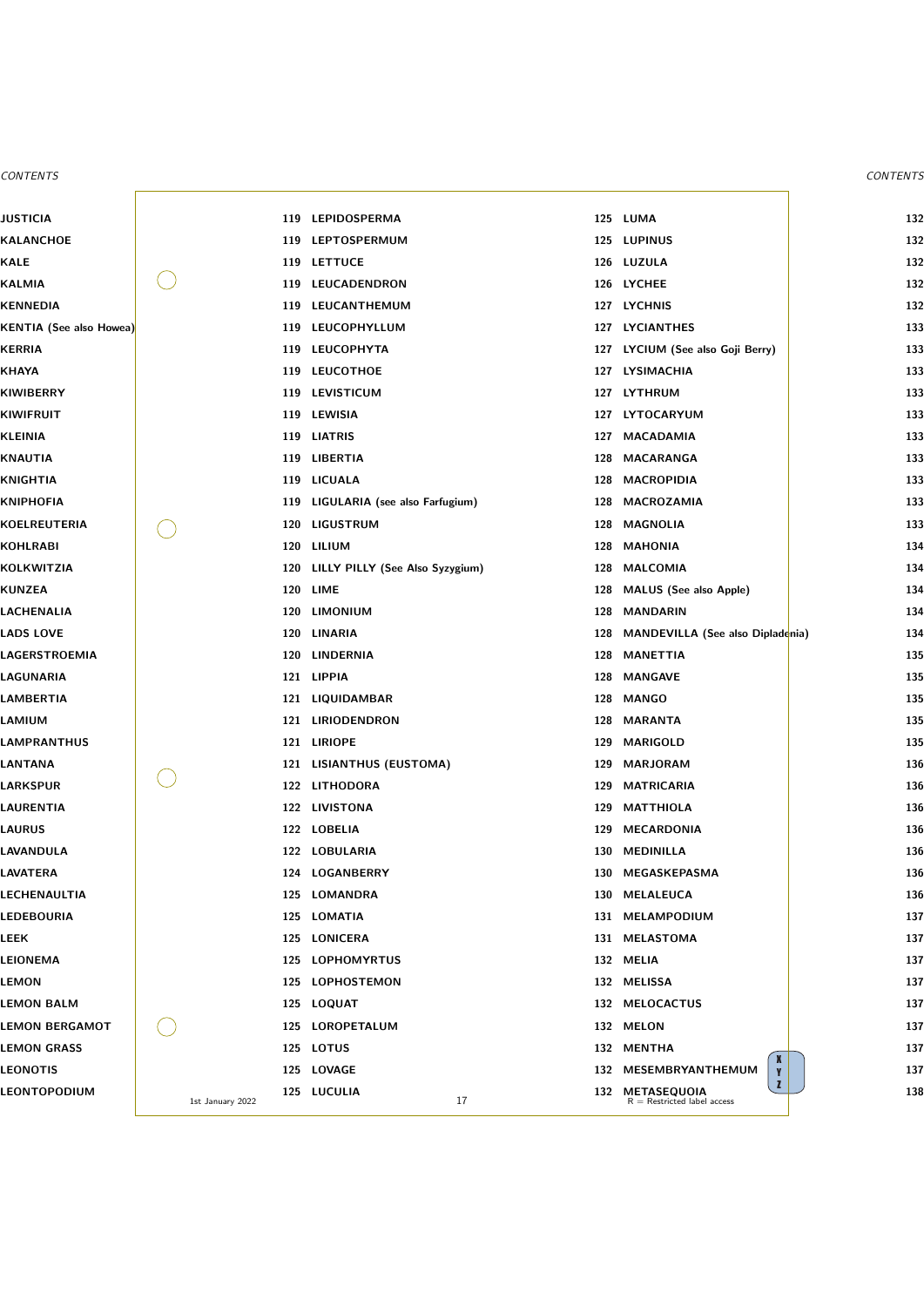|                                  | 138        | <b>NICOTIANA</b>                   | 143 | <b>PARSLEY</b>                                |
|----------------------------------|------------|------------------------------------|-----|-----------------------------------------------|
|                                  | 138        | NIEREMBERGIA                       | 143 | <b>PARTHENOCISSUS</b>                         |
|                                  | 138        | <b>NIGELLA</b>                     | 144 | PASSIFLORA (ORNAMENTAL)                       |
|                                  | 138        | <b>NORMANBYA</b>                   | 144 | PASSIONFRUIT (FRUITING)                       |
|                                  | 138        | <b>NYMPHAEA</b>                    | 144 | <b>PATERSONIA</b>                             |
|                                  | 138        | <b>NYSSA</b>                       | 144 | <b>PAULOWNIA</b>                              |
|                                  | 138        | ODONTOSPERMUM                      | 144 | <b>PAWPAW</b>                                 |
|                                  |            | 138 OENOTHERA                      | 144 | <b>PEA</b>                                    |
|                                  | 139        | <b>OKRA</b>                        | 144 | <b>PEACH</b>                                  |
|                                  |            | 139 OLEA                           |     | 144 PEACHARINE                                |
|                                  |            | 139 OLEARIA                        | 144 | <b>PEAR</b>                                   |
|                                  | 139        | <b>OLIVE</b>                       | 144 | <b>PEDILANTHUS</b>                            |
|                                  |            | 140 ONION                          | 144 | <b>PELARGONIUM (See also Gera</b>             |
|                                  |            | 140 OPHIOPOGON (Mondo Grass)       | 144 | <b>PELLAEA</b>                                |
|                                  | 140        | <b>ORANGE</b>                      | 144 | <b>PELLIONIA</b>                              |
|                                  |            | 140 ORCHID                         | 145 | <b>PENNISETUM</b>                             |
|                                  | 140        | <b>OREGANO</b> (See also Origanum) | 145 | PENNYROYAL                                    |
|                                  | 140        | <b>ORIGANUM (See also Oregana)</b> | 145 | <b>PENSTEMON</b>                              |
|                                  | <b>140</b> | <b>ORIGANUM (See also Oregano)</b> |     | 145 PENTAS                                    |
|                                  | 140        | <b>ORTHOSIPHON</b>                 | 145 | PEPEROMIA                                     |
|                                  | 140        | <b>ORTHROSANTHUS</b>               | 145 | <b>PEPINO</b>                                 |
|                                  | 140        | <b>OSMANTHUS</b>                   |     | 145 PERFECT FOR                               |
|                                  |            | 140 OSTEOSPERMUM                   |     | 145 PERICALLIS                                |
|                                  |            | 140 OTACANTHUS                     |     | 148 PERILLA                                   |
|                                  |            | 141 OTHONNA                        | 148 | <b>PEROVSKIA</b>                              |
|                                  |            | 141 OXALIS                         | 148 | <b>PERSOONIA</b>                              |
|                                  |            | 141 OXYPETALUM                     | 149 | <b>PETCHOA</b>                                |
|                                  |            | 141 OZOTHAMNUS                     | 149 | <b>PETREA</b>                                 |
|                                  |            | 141 PACHYPHYTUM                    | 149 | PETRORHAGIA                                   |
|                                  |            | 141 PACHYPODIUM                    | 149 | <b>PETUNIA</b>                                |
|                                  |            | 141 PACHYSANDRA                    | 149 | <b>PHALAENOPSIS</b>                           |
|                                  |            | 142 PACHYSTACHYS                   |     | 149 PHALARIS                                  |
|                                  |            | 142 PACHYVERIA                     |     | 149 PHALERIA                                  |
|                                  | 143        | <b>PAEONIA</b>                     | 149 | PHEBALIUM                                     |
| nt)                              |            | 143 PAK CHOI                       | 149 | <b>PHILADELPHUS</b>                           |
|                                  |            | 143 PANDANUS                       | 149 | PHILODENDRON                                  |
|                                  | 143        | <b>PANDOREA</b>                    | 149 | <b>PHILOTHECA (See Also Erioste</b>           |
|                                  | 143        | <b>PANSIOLA</b>                    | 150 | PHLEBODIUM                                    |
| $\mathbf{X}$                     |            | 143 PANSY                          |     | 150 PHLOX                                     |
| $\mathbf{Y}$                     |            | 143 PAPAVER                        |     | 150 PHOENIX                                   |
| $\mathbf{z}$<br>1st January 2022 |            | 143 PARAHEBE<br>18                 |     | 150 PHORMIUM<br>$R =$ Restricted label access |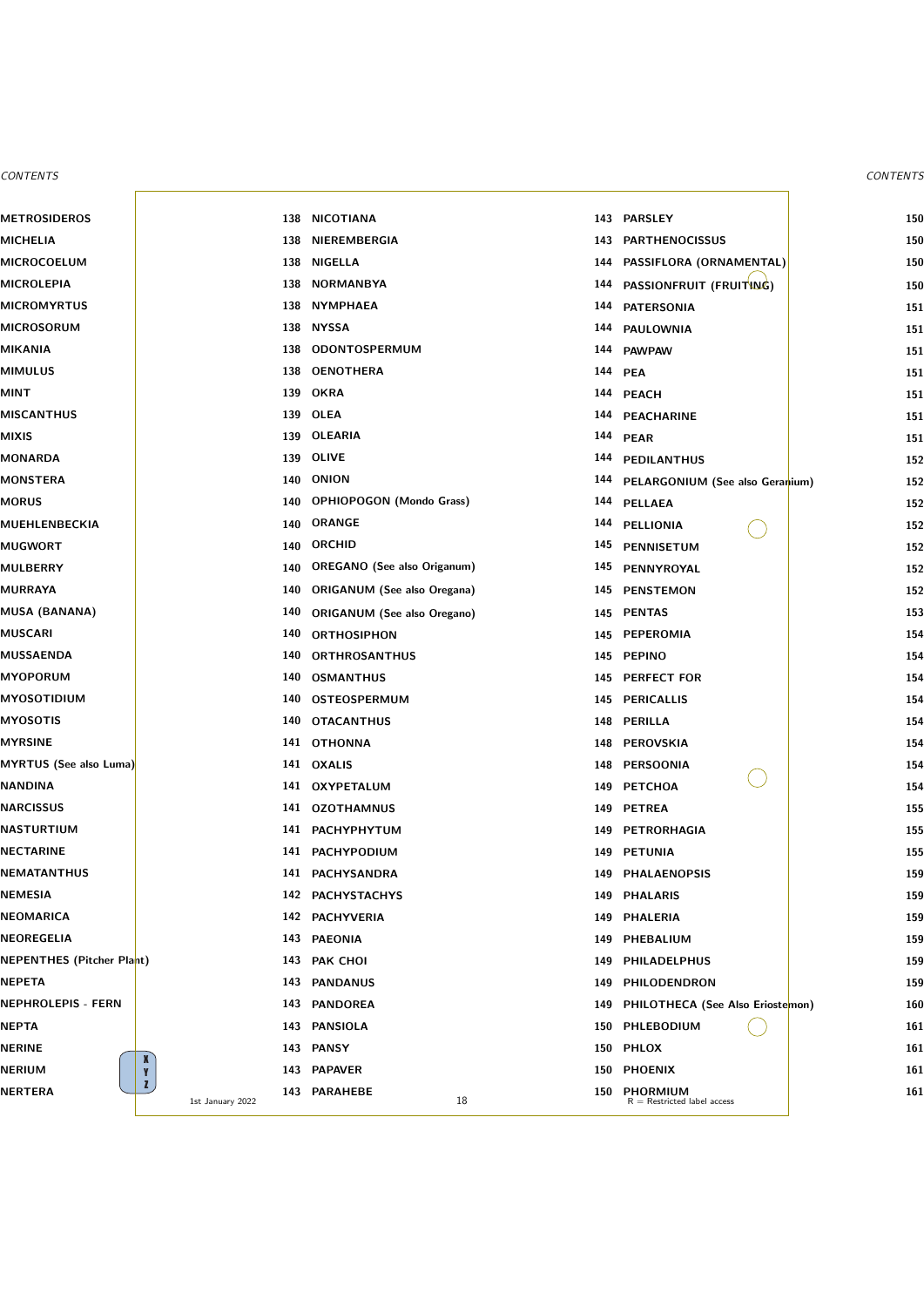|                  |     | 162 POLYANTHUS (See also Primula) | 167 | <b>PYROSTEGIA</b>                            |
|------------------|-----|-----------------------------------|-----|----------------------------------------------|
|                  |     | 162 POLYGALA                      | 167 | <b>PYRUS</b>                                 |
|                  |     | 162 POLYGONATUM                   | 167 | <b>QUEEN ANNE'S LACE</b>                     |
|                  |     | 162 POLYGONUM                     | 167 | <b>QUERCUS</b>                               |
|                  |     | 162 POLYPODIUM                    | 167 | <b>QUINCE - CYDONIA</b>                      |
|                  |     | 162 POLYSCIAS                     | 167 | QUISQUALIS                                   |
|                  |     | 162 POLYSTICHUM                   | 167 | <b>RADERMACHERA</b>                          |
|                  |     | 162 POMEGRANATE                   | 167 | <b>RADICCHIO</b>                             |
|                  |     | 163 POMELO                        | 167 | <b>RADISH</b>                                |
|                  |     | 163 POND                          | 167 | <b>RAINFOREST</b>                            |
|                  |     | 163 POPULUS                       | 167 | <b>RANDIA</b>                                |
|                  |     | 163 PORTULACA                     | 168 | <b>RANUNCULUS</b>                            |
|                  | 163 | PORTULACARIA                      | 168 | <b>RAOULIA</b>                               |
|                  |     | 163 POTATO                        |     | 168 RASPBERRY                                |
|                  |     | <b>163 POTENTILLA</b>             | 168 | <b>RAVENALA</b>                              |
|                  |     | 163 POTHOS                        | 168 | <b>RAVENEA</b>                               |
|                  |     | 163 POTTED COLOUR                 |     | 168 REGELIA                                  |
|                  |     | 163 PRATIA                        | 168 | <b>REHMANNIA</b>                             |
|                  |     | 164 PRIMULA (See also Polyanthus) | 168 | <b>REINECKIA</b>                             |
|                  |     | 164 PROSTANTHERA                  | 168 | <b>RHAGODIA</b>                              |
|                  |     | 164 PROTEA                        | 169 | <b>RHAPHIDOPHORA</b>                         |
|                  | 164 | <b>PRUMNOPITYS</b>                | 169 | <b>RHAPHIOLEPIS</b>                          |
|                  |     | 164 PRUNUS                        |     | 169 RHAPIS                                   |
|                  |     | <b>164 PSEUDANTHUS</b>            | 170 | <b>RHIPSALIDOPSIS</b>                        |
|                  | 164 | PSEUDERANTHEMUM                   | 170 | <b>RHIPSALIS</b>                             |
|                  | 165 | PSEUDOCALYMMA                     | 170 | <b>RHODANTHE</b>                             |
|                  | 165 | PSEUDOPANAX                       | 170 | <b>RHODODENDRON</b>                          |
|                  | 165 | <b>PSIDIUM (GUAVA)</b>            | 170 | RHODODENDRON VIREYA                          |
|                  | 165 | <b>PSORALEA</b>                   | 170 | <b>RHODOHYPOXIS</b>                          |
|                  |     | 166 PTERIS                        | 170 | <b>RHODOXIS</b>                              |
|                  |     | 166 PTILOTUS                      | 170 | <b>RHOEO</b>                                 |
|                  | 166 | <b>PTYCHOSPERMA</b>               | 170 | <b>RHOPALOSTYLIS</b>                         |
|                  |     | 166 PULLEA                        | 170 | <b>RHUBARB - RHEUM</b>                       |
|                  |     | 166 PULMONARIA                    | 170 | <b>RIBES (See also Currants)</b>             |
|                  | 166 | <b>PULTENAEA</b>                  | 170 | <b>RICINOCARPUS</b>                          |
|                  | 166 | <b>PUMPKIN</b>                    | 170 | <b>ROBINIA</b>                               |
|                  |     | 166 PUNICA (See Also POMEGRANATE) | 170 | <b>ROCKET</b>                                |
|                  | 167 | <b>PURSLANE</b>                   | 170 | <b>ROCKMELON</b>                             |
|                  | 167 | <b>PYCNOSTACHYS</b>               | 171 | <b>RONDELETIA</b><br>X                       |
|                  | 167 | PYRACANTHA                        | 171 | <b>ROSA BANKSIAE</b><br>Y<br>$\mathbf{z}$    |
| 1st January 2022 | 167 | <b>PYRETHRUM</b><br>19            | 171 | <b>ROSE</b><br>$R =$ Restricted label access |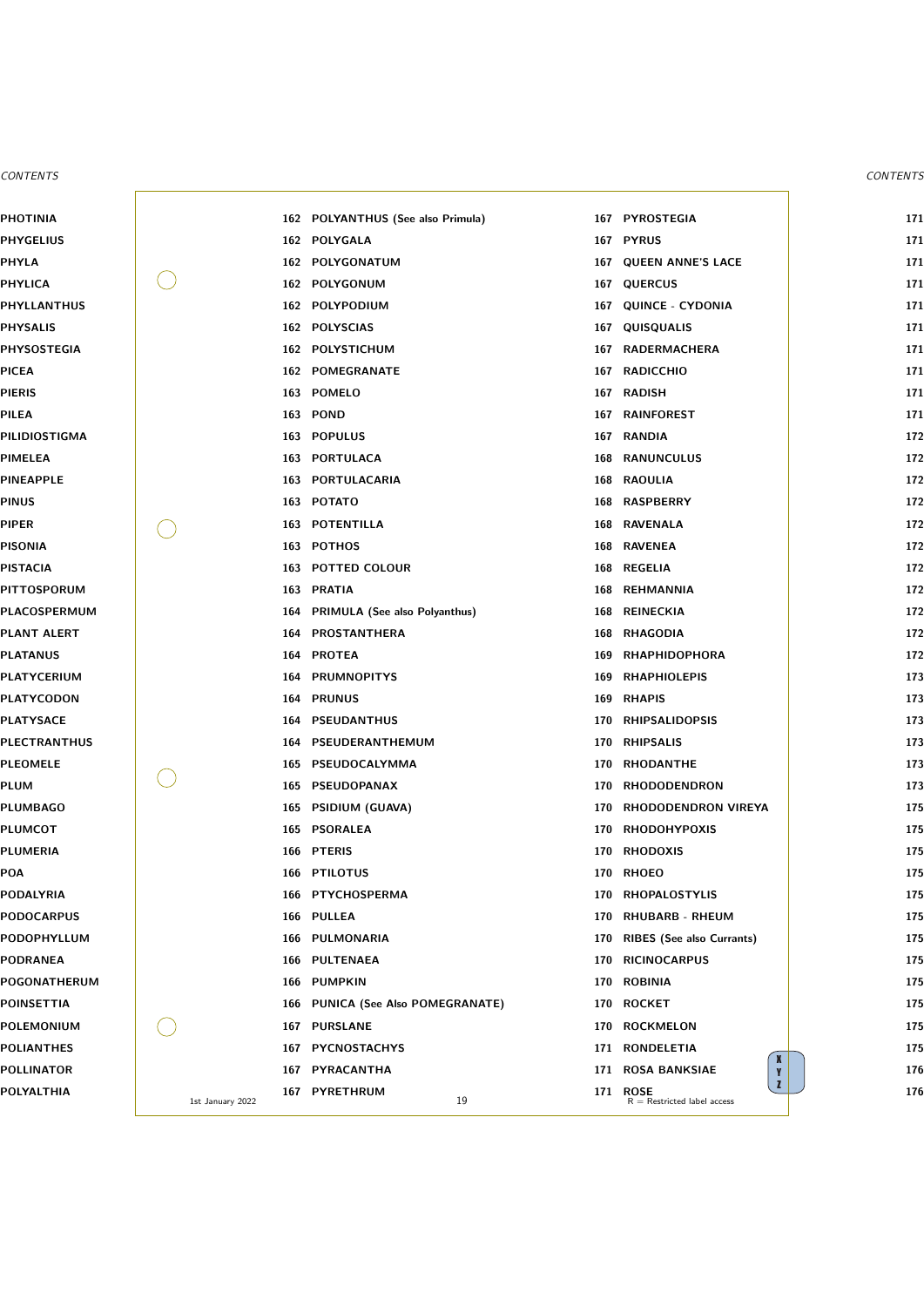|                              |     | 177 SAXIFRAGA         |     | 188 SPATHIPHYLLUM                                                   |
|------------------------------|-----|-----------------------|-----|---------------------------------------------------------------------|
|                              |     | 177 SCABIOSA          |     | 188 SPATHODEA                                                       |
|                              |     | 177 SCAEVOLA          |     | 188 SPATHOGLOTTIS                                                   |
|                              |     | 177 SCHEFFLERA        |     | 189 SPECIAL OCCASION                                                |
|                              |     | 178 SCHINUS           | 190 | <b>SPECIAL OCCASION - MOTHE</b>                                     |
|                              |     | 178 SCHISMATOGLOTTIS  |     | 190 SPECIAL OCCASION : CHRIST                                       |
|                              |     | 180 SCHIZANTHUS       |     | 190 SPHAERALCEA                                                     |
|                              |     | 180 SCHIZOCENTRON     |     | 190 SPINACH                                                         |
|                              |     | 181 SCHIZOLOBIUM      |     | 190 SPIRAEA                                                         |
|                              |     | 181 SCHIZOSTYLIS      |     | 190 SPREKELIA                                                       |
|                              |     | 181 SCHLUMBERGERA     |     | 190 SPYRIDIUM                                                       |
|                              |     | 181 SCHOTIA           |     | 190 SQUASH                                                          |
|                              |     | 181 SCILLA            |     | 190 STACHYS                                                         |
|                              |     | 181 SCINDAPSUS        |     | 190 STATICE                                                         |
|                              |     | 182 SCIRPUS           |     | 190 STELLARIA                                                       |
|                              |     | 182 SCLERANTHUS       |     | 190 STENANTHEMUM                                                    |
|                              |     | 182 SCUTELLARIA       |     | 190 STENOCARPUS                                                     |
|                              |     | 182 SEDUM             |     | 190 STEPHANOTIS                                                     |
|                              |     | 182 SELAGINELLA       |     | 192 STERCULIA                                                       |
|                              |     | 182 SELAGO            |     | 192 STEVIA                                                          |
|                              |     | 182 SEMPERVIVUM       |     | 192 STOCK                                                           |
|                              |     | 182 SENECIO           |     | 193 STOKESIA                                                        |
|                              |     | 182 SENNA             |     | 193 STRAWBERRY                                                      |
|                              |     | 182 SERISSA           | 193 | <b>STRELITZIA</b>                                                   |
|                              |     | 182 SHALLOTS          | 193 | <b>STREPTOCARPUS</b>                                                |
|                              |     | 182 SIDA              | 193 | STREPTOSOLEN - (See also Br                                         |
|                              |     | 182 SILENE            | 193 | <b>STROBILANTHES</b>                                                |
|                              |     | 182 SILVERBEET        | 194 | <b>STROMANTHE</b>                                                   |
|                              |     | 182 SISIRINCHIUM      | 194 | <b>STRONGYLODON</b>                                                 |
|                              | 187 | <b>SISYRINCHIUM</b>   | 194 | <b>STYLIDIUM</b>                                                    |
|                              |     | 187 SLOANEA           | 194 | <b>STYPANDRA</b>                                                    |
|                              |     | 187 SOLANUM           | 194 | <b>STYRAX</b>                                                       |
|                              | 188 | <b>SOLEIROLIA</b>     | 194 | <b>SUCCULENT</b>                                                    |
|                              | 188 | <b>SOLENOSTEMON</b>   | 194 | <b>SUN/SHADE</b>                                                    |
|                              |     | 188 SOLIDAGO          | 194 | <b>SUNDAZE</b>                                                      |
|                              |     | 188 SOLLYA            | 194 | <b>SUNDEW</b>                                                       |
|                              | 188 | <b>SOPHORA</b>        | 194 | <b>SUTERA</b>                                                       |
|                              |     | 188 SORBUS            | 194 | <b>SUTERA (BACOPA)</b>                                              |
| $\mathbf{X}$                 |     | 188 SORREL            | 194 | <b>SWAINSONA</b>                                                    |
| $\mathbf{Y}$<br>$\mathbf{z}$ | 188 | <b>SOWERBAEA</b>      | 194 | <b>SWEET PEA</b>                                                    |
| 1st January 2022             | 188 | <b>SPARTIUM</b><br>20 | 194 | <b>SWEET WILLIAM (See also Dia</b><br>$R =$ Restricted label access |